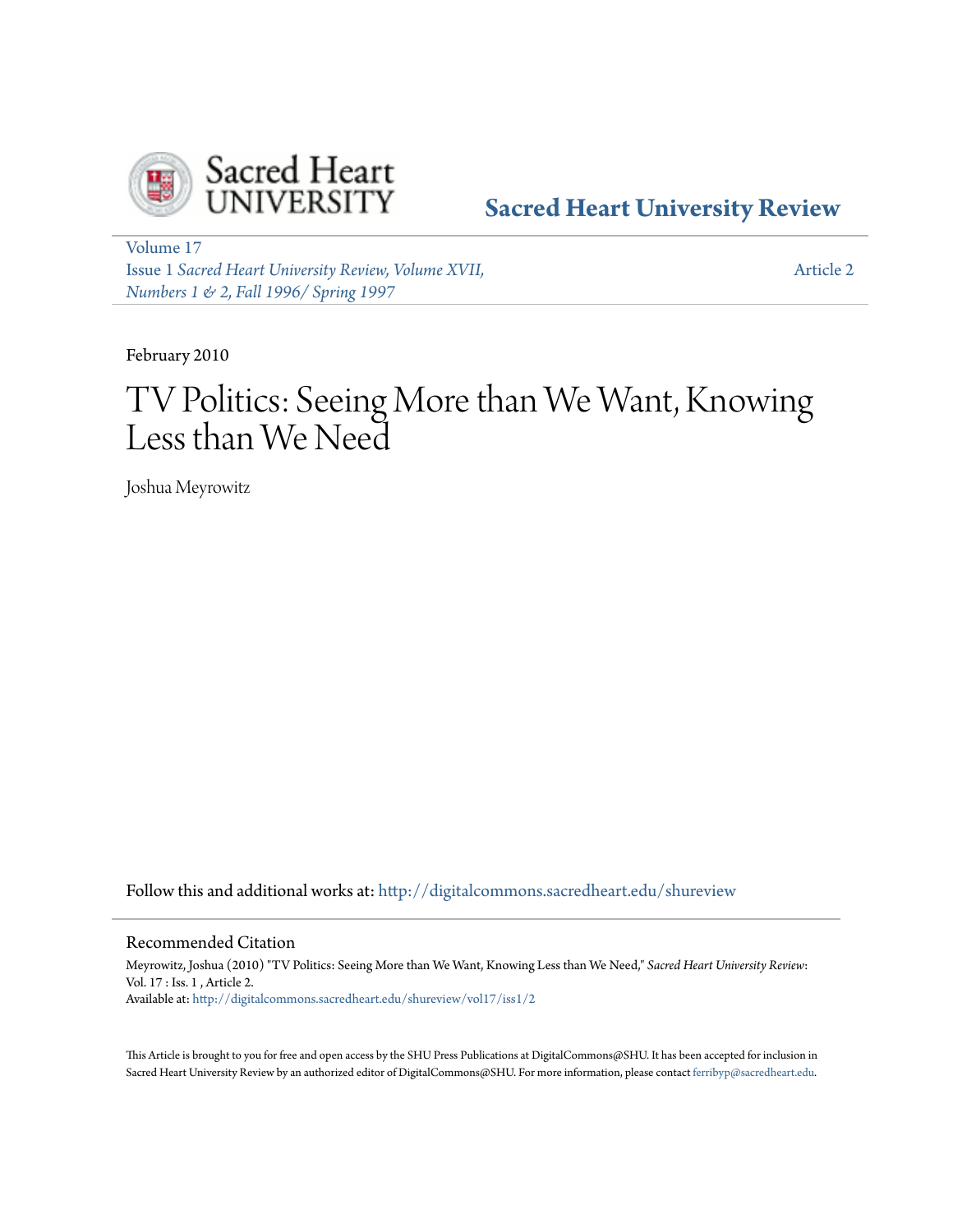# TV Politics: Seeing More than We Want, Knowing Less than We Need

## **Cover Page Footnote**

Joshua Meyrowitz is Professor of Communication at the University of New Hampshire. This essay is adapted from a Keynote Address given at the Third Annual Media Studies Symposium at Sacred Heart University on November 3, 1996. A more detailed version of the Agran campaign case study appears in the author's article, ``Visible and Invisible Candidates: A Case Study in `Competing Logics' of Campaign Coverage,'' Political Communication, 11, No. 2 (1994), pp. 145-64.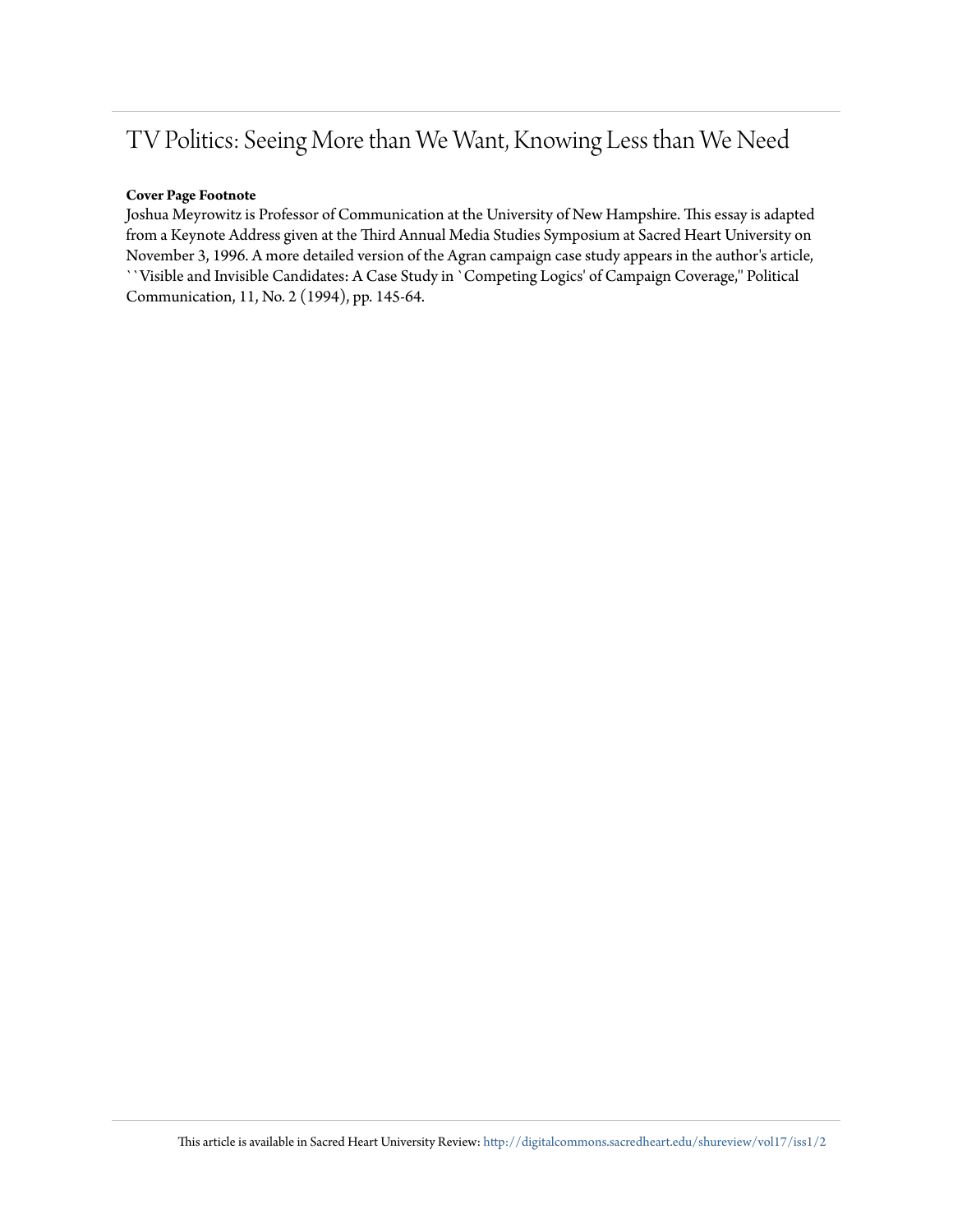# TV Politics: Seeing More than We Want, Knowing Less than We Need

 How is it that the public and the press have come to have so little faith in, and to feel so little in awe of, our national leaders and the political process in general? Why do we citizens feel that we know too much about politicians' personal lives  $-$  their families, their failings, their affairs, even what type of underwear they prefer  $-$  while, at the same time, we sense we are being told too little about significant social issues?

 This essay offers two different answers to these questions. Neither answer, however, involves the typical approach of looking at the backgrounds and experiences of individual politicians or at their rhetorical and other strategies. In neither answer do I suggest that we simply no longer have any great leaders.

 Instead, I argue first that in an era of ``television politics,'' politicians have lost a great deal of control over the traditional ``staging'' of the role of ``great leader.'' And second, I suggest that the centrality of television in today's politics has encouraged powerful elites to try to exercise even greater control over what types of politicians become visible to the public in the first place.

 To develop the first answer, I focus on the ways in which television is different from other modes of communication and on how those differences interact with the role of ``great leader." In developing my second answer, I offer a case study to suggest that candidates who are not tied to powerful and wealthy elites have a difficult time gaining national media attention.

\_\_\_\_\_\_\_\_\_\_\_\_\_\_\_

Joshua Meyrowitz is Professor of Communication at the University of New Hampshire. This essay is adapted from a Keynote Address given at the Third Annual Media Studies Symposium at Sacred Heart University on November 3, 1996. A more detailed version of the Agran campaign case study appears in the author's article, ``Visible and Invisible Candidates: A Case Study in `Competing Logics' of Campaign Coverage,'' Political Communication, 11, No. 2 (1994), pp. 145-64.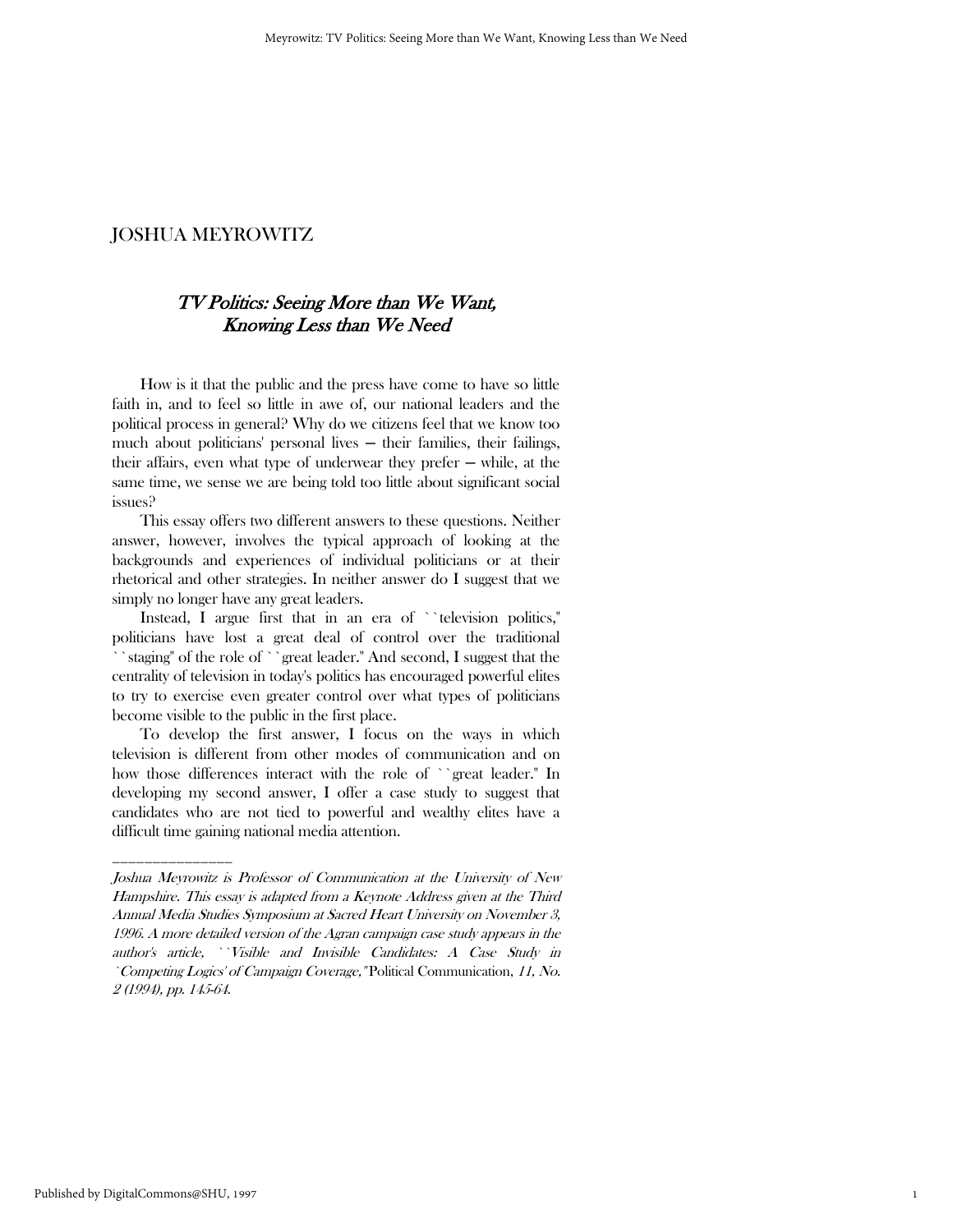#### Our ``Crisis in Leadership''

 There has been a great deal of concern in the United States over the last thirty years with our ``crisis in leadership.'' President Lyndon Johnson abdicated his office. Richard Nixon resigned the presidency in disgrace. Gerald Ford's automatic succession to the presidency was later rejected by the electorate. Jimmy Carter's re-election bid ended in a landslide loss to Ronald Reagan. George Bush ended his one-term presidency seemingly out of touch with the people and challenged from within his own party. President Bill Clinton struggled through his first term with the public's perception that he is indecisive and untruthful. He went on to win reelection, but largely, it seemed, because the public was even less enthusiastic about his major opponent, Bob Dole.

 Even Ronald Reagan, who served two full terms and is often considered our most popular recent president, was never fully able to escape the image of being an ``amiable dunce.'' Long before the Iran-Contra scandal tarnished Reagan's image further, polls suggested that while he was a ``likable person,'' many of the people who voted for him disagreed with his policies and did not rate him highly in ability or intelligence.

 In short, we seem to be having difficulty finding leaders who have charisma and style and who are also competent, intelligent, and trustworthy. During the 1980 presidential election, Newsweek analyzed recent political polls and concluded that: ``Perhaps the most telling political finding of all is the high degree of disenchantment voters feel about most of the major candidates.'' If anything, the situation was even worse a dozen years later, when a New York Times/CBS poll indicated that more than 40% of those surveyed wished that other candidates had entered the race. In addition, the faith that there are other potentially better candidates is also eroding. The New York Times wrote in 1992 that while George Bush had no ``blueprints for the future'' of the United States, he also had little competition among the major presidential contenders or in Congress. Similarly, during the 1996 campaign, *Time* magazine referred to President Clinton as ``the least worst candidate'' and the New York Times described him as ``winning the Battle of the Lesser Evils.''

Every horse race has its winner, of course, and no matter how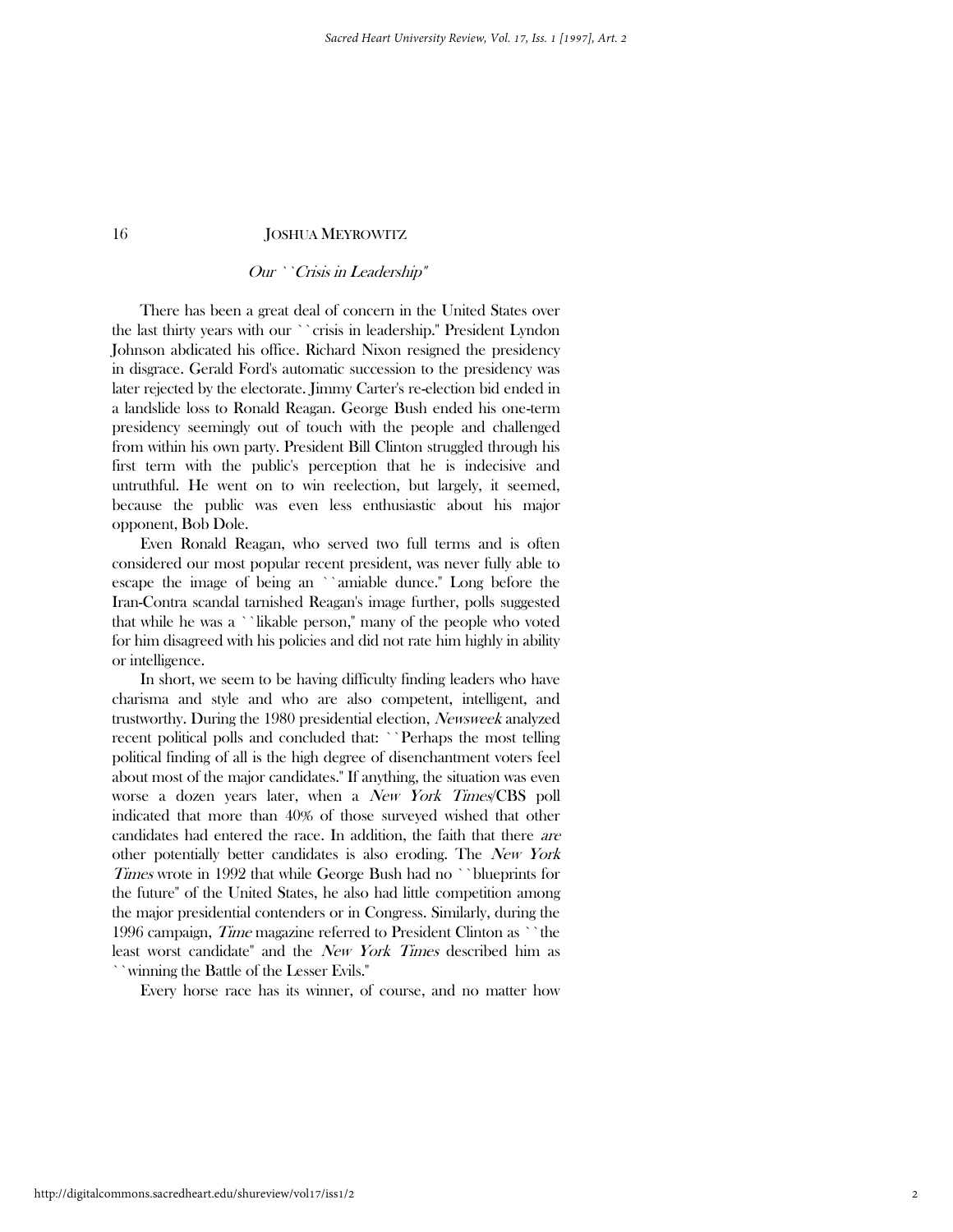uninspiring a field of candidates emerges, people will always have their favorites. In this sense, the typical analyses of which candidate won an election and why, as well as the news media's obsession with minor shifts in poll percentage points, only obscure the more fundamental issue of the overall decline in the image of leaders in general.

#### Television Demystifies

 I suggest that the widespread use of television has a great deal to do with the decline in the prestige of leaders. Television has encouraged the perception that we know our leaders ``personally.'' This change diminishes the apparent mediating roles of political parties and journalists. Although this change sounds positive in the abstract, and may in fact be part of a beneficial and democratizing long-term trend, its most visible consequence at this time is an increasingly negative view of politicians on the part of the public and the press.

To be perceived as a ``great leader," one cannot simply *be* great, one must behave like a great person. Leadership, is not simply something an individual ``has.'' It is something that exists in specific interactions and rituals in specific social situations. Television has reduced the number of settings of greatness in our country.

 Since every individual is, in some ways at least, ``ordinary,'' the performance of the role of ``greatness'' depends on distance and mystery. The need for a carefully staged and controlled performance is made clear in many ``training manuals'' for high-status positions. Balthasar Gracian, the seventeenth-century rector of the Jesuit College, for example, advised priests to ``Mix a little mystery with everything'' because mystery ``arouses veneration.'' Machiavelli offered similar advice and suggested that princes should carefully stage-manage their public appearances and emphasize certain personal traits while concealing others.

 Before the widespread use of electronic media, the towns and cities of the country served as backstage areas of rehearsal and mystification for national political figures. The legendary oratory of politicians such as three-time presidential candidate William Jennings Bryan and the treasured images of many of our other political heroes were made possible by their ability to practice and modify their public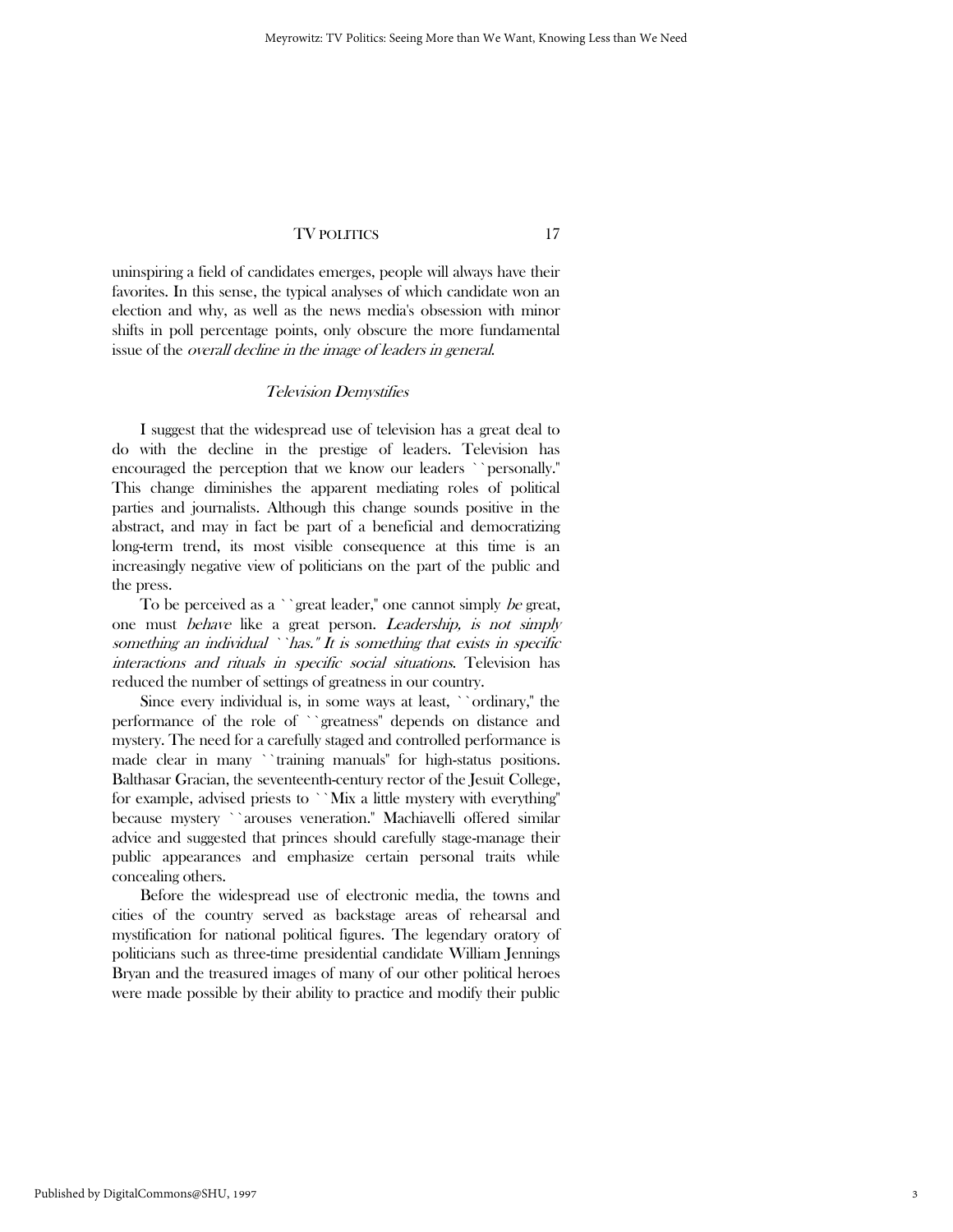performances. Early mistakes could be limited to small forums, minor changes could be tested, and speeches and presentations could be honed to perfection. By the time Bryan delivered his powerful ``cross of gold'' speech to win the nomination for President at the 1896 Democratic convention, for example, he had practiced the speech many times in different parts of the country.

 A few well-turned phrases could once be used by politicians to thrill many different audiences on many different days. Bryan, for example, was very fond of his closing line in the 1896 speech (``You shall not press down upon the brow of labor this crown of thorns, you shall not crucify mankind upon a cross of  $\text{gold}$ " $\rightarrow$  so fond, in fact, that he had used it many times in other speeches and debates. In his memoirs, Bryan noted his early realization of the line's ``fitness for the conclusion of a climax,'' and after using it in smaller arenas, he ``laid it away for a proper occasion.''

 Bryan's strategy now sounds charmingly old-fashioned. Today, through radio and television, wherever a national politician speaks, he or she addresses people all over the country. Major speeches, therefore, cannot be tested in advance. Because major speeches can be presented only once, they tend to be relatively coarse and undramatic. And inspiring lines  $-$  grist for the sound-bite mill  $-$  are either expended quickly or become relatively weak clichés.

 National politicians could once tailor their talks to those physically present and buttress their central platforms with slightly different promises to different audiences. Today, because politicians address so many different types of people simultaneously via radio and television, they have greater difficulty speaking in specifics. If they make different promises when speaking in the midwest than when speaking in New York City, they appear cynical and manipulative to the mediated audiences. Yet if they make the same speeches everywhere, they seem bland and unimaginative, as well as ignorant of local issues and concerns.

 With audiences in the millions, any slip of the tongue or ill-conceived phrase (such as Ross Perot's referring to a black audience as ``you people'' during the 1992 campaign, or Bill Clinton's infamous

``but I didn't inhale'') or even an ill-advised gesture (such as George Bush glancing at his watch during a debate) is amplified in significance because millions of people have witnessed it. So wise politicians tend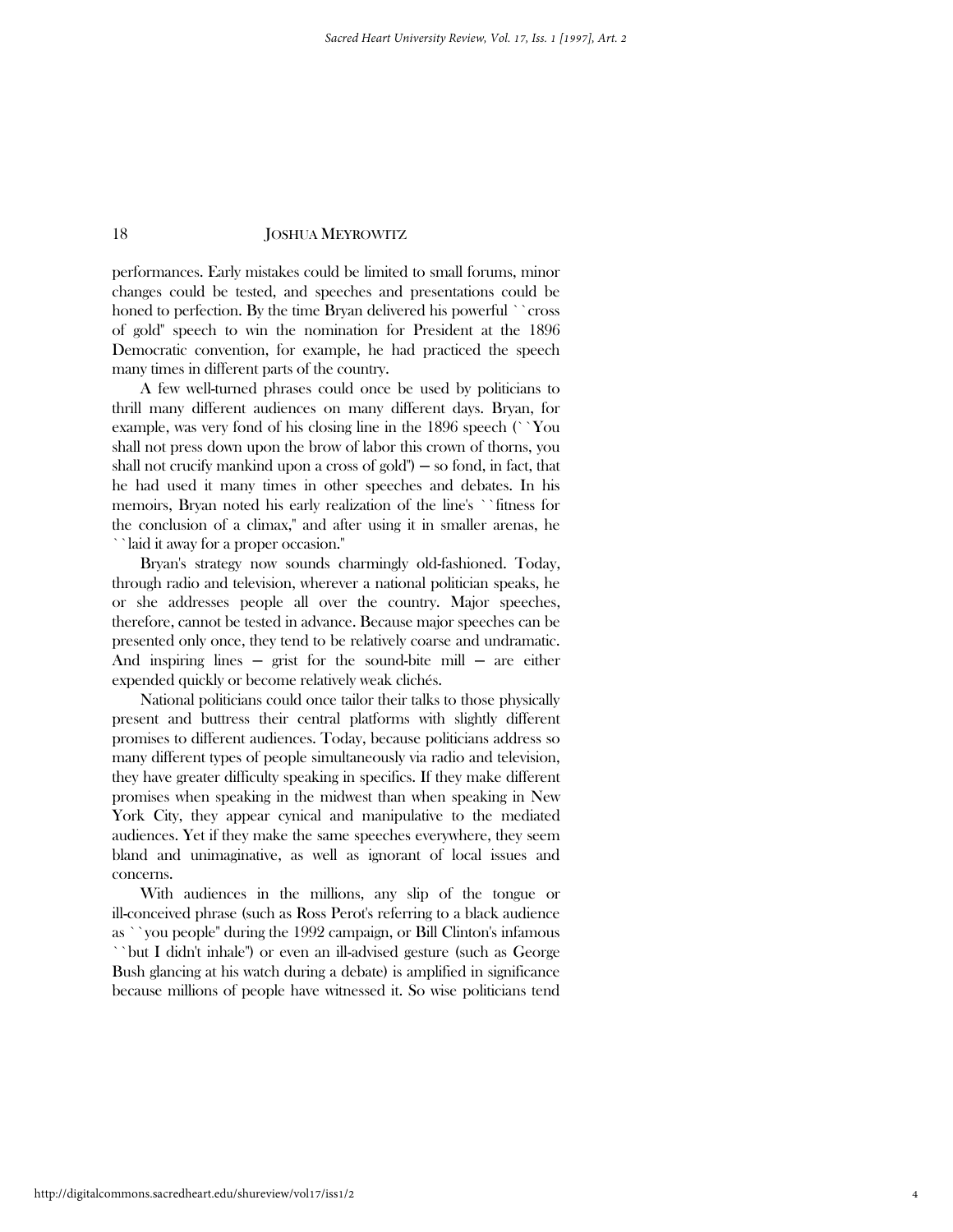to be very cautious  $-$  and thus rather boring  $-$  as they try to stick to a script devised with the help of their media advisors.

 Many Americans are still hoping for the emergence of an old-style, dynamic ``great leader.'' Yet electronic media, particularly the highly exposing medium of television, are making it almost impossible for such leadership to manifest itself. There is no lack of potential leaders, but there is an overabundance of personal information about them.

 The speaker's platform once lifted politicians up and away from average citizens, both literally and symbolically. In newspaper quotes and reports, the politician  $-$  as flesh and bones person  $-$  was completely absent. And on radio, politicians were disembodied voices. But the television camera now lowers politicians to the level of the common citizen and brings them close for our inspection. In recent years, we have seen our presidents sweat, stammer, and stumble ─ all in living color.

 To be carried off smoothly, today's political performances requires what I have called a new ``middle region'' style: behavior that lacks the extreme formality of what sociologist Erving Goffman would call traditional ``front region'' or onstage behavior, but also lacks the extreme informality of what Goffman refers to as ``back region'' or backstage behavior.

 Wise politicians try to make the most of the new political stage by matching their visible behaviors to the new, informal stage. They attempt to expose selected, positive aspects of their backstage lives in order to ingratiate themselves with the public: they appear on talk shows as ``ordinary people''; they push their families and feelings into the public arena; they field questions from children and average citizens; they admit some of their doubts and mistakes and marital problems; if they can, they play an instrument or sing with the band. They ``share'' with us.

 Some politicians clearly succeed in the new public arena better than others. Yet there is a big difference between *coping* with the new situation and truly *controlling* it. Regardless of how well individual politicians adjust to the new exposure, the overall image of leaders has changed in the process. The new political performance remains a performance, but its style is markedly changed. And for both better and worse, the aura surrounding our leaders is diminished.

Presidential images were once much better protected. Before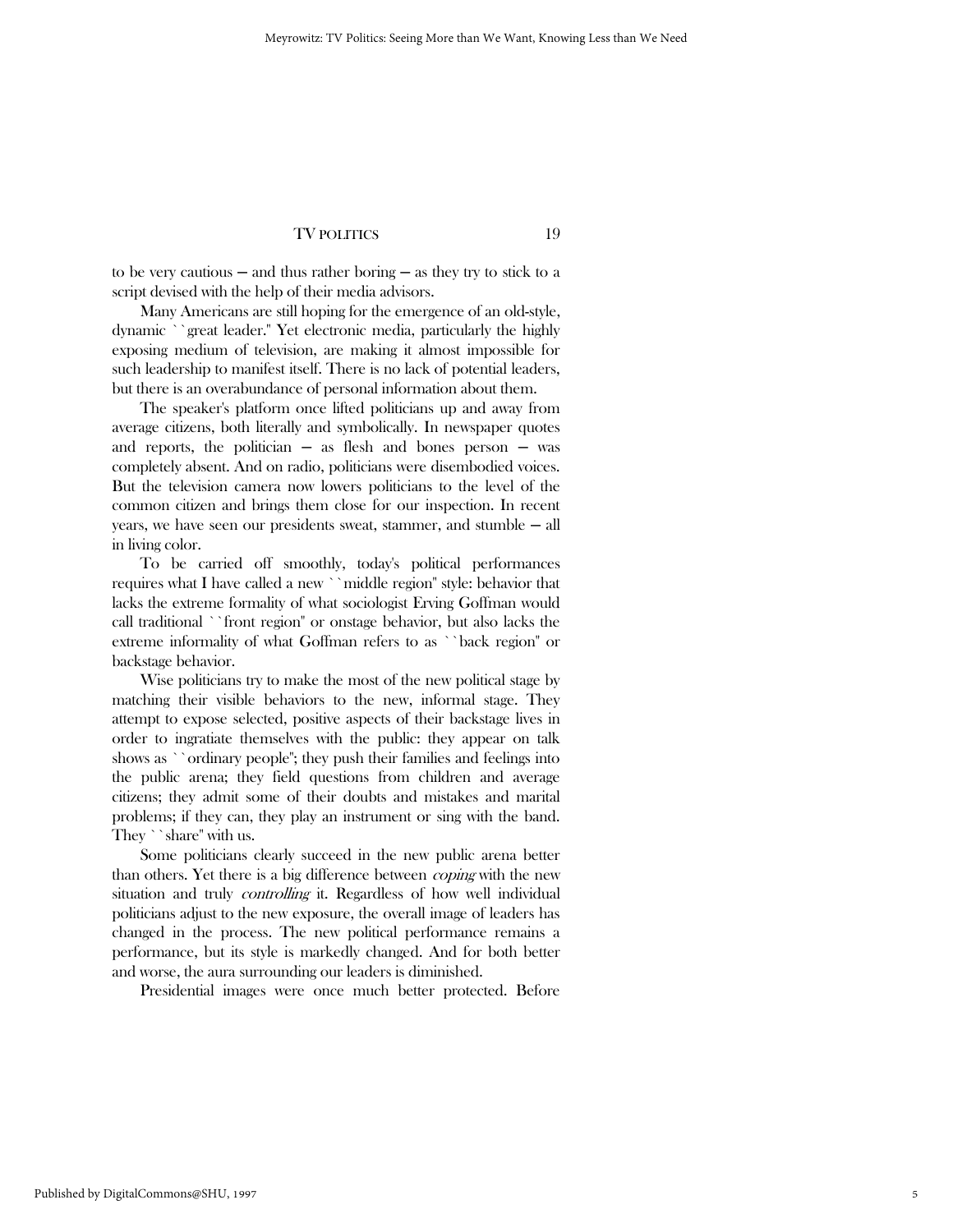television coverage of press conferences, newspapers were not even allowed to quote a president without his explicit permission. As late as the start of the Eisenhower administration in the 1950s, the New York Times and other publications had to paraphrase the President's answers to questions. In earlier administrations, journalists had to submit their questions in advance and were forbidden to mention which questions the President refused to answer. Presidential advisors frequently corrected presidents' answers during meetings with the press, and such assistance went unreported.

In the face of a ``crisis," our presidents once had many hours, sometimes even weeks or months, to consult with advisors and to formulate policy statements to be printed in newspapers. But now, standing before the nation, a president is often expected to have all relevant information in his head — without notes and without consultation with advisors. A president must often start a sentence before the end of the sentence is fully formed in his mind. Even a five-second pause for thought can seriously damage a leader's credibility. I believe that the apparent inarticulateness of all our recent presidents may be related more to the immediacy of television than to a decline in our leaders' mental or leadership abilities.

 Television also differs from print in its basic form of information. In words, the titles ``President," ``Governor," ``Senator" still call forth respect. But the close-up TV *pictures* of the persons filling those offices are rarely as impressive. We cannot help but notice the sweat on the brow, the nervous twitch, the bags under the eyes, or the excess makeup.

 Television not only reduces our awe of politicians, it increases politicians' self-doubt and lowers self-esteem. A speaker's nervousness and mistakes usually are politely ignored by live audiences and therefore soon forgotten by the speaker as well. But with videotape, politicians have permanent records of themselves misspeaking or anxiously licking their lips.

 For all these reasons, television may be a prime cause of the complaints of indecisive leadership that we have heard since the mid-1960s.

 In the 1950s, many people were upset that a genuine hero, Dwight Eisenhower, felt the need to hire a Hollywood actor to help him with his television appearances. But we have become much more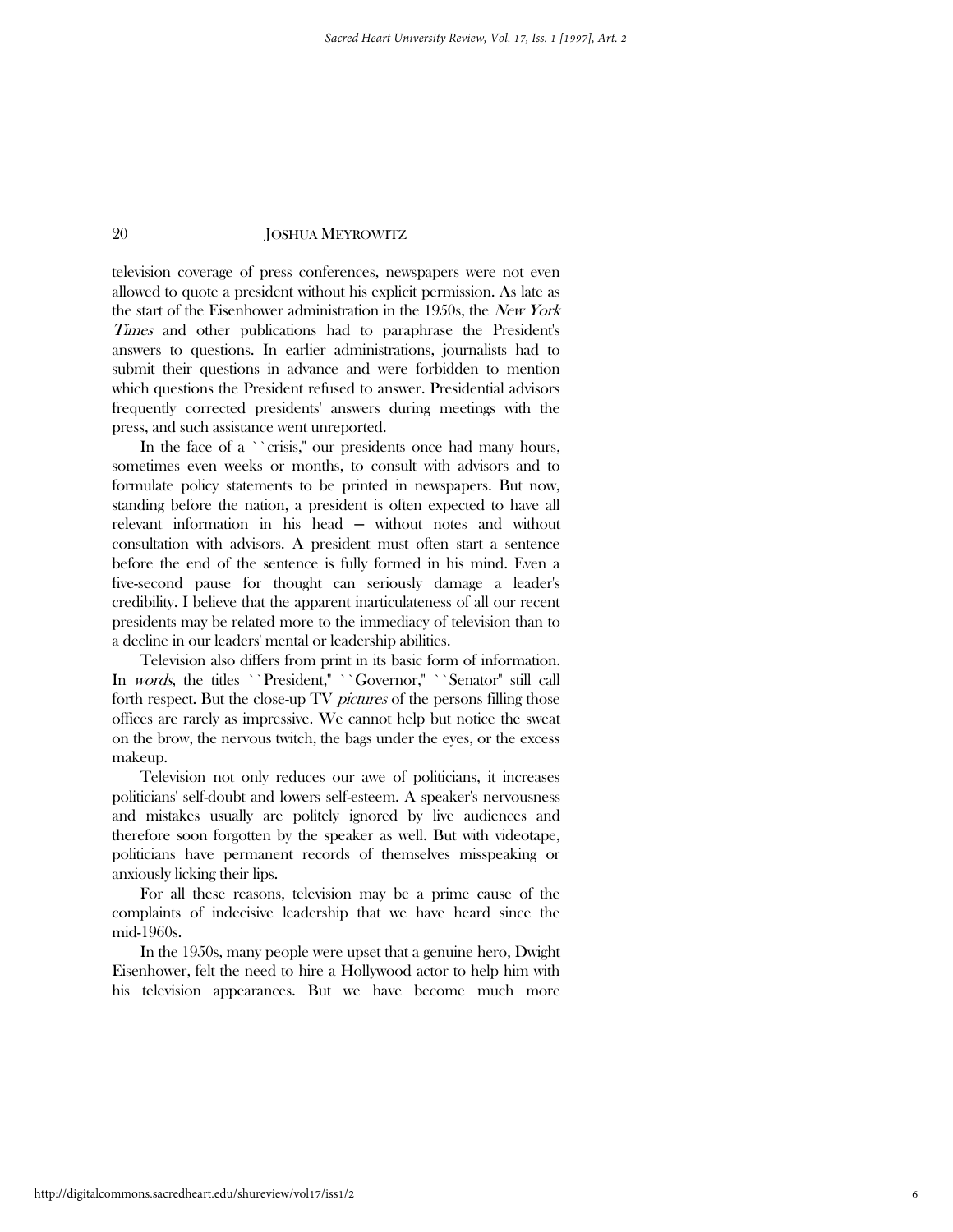sophisticated — and more cynical. We now know that one cannot simply be the President, but that one has to *perform* the role of ``President.'' By 1980, it did not seem strange that a skilled actor had become President, with advisors to help him with the substantive aspects of his role.

 Ironically, the new communication arena not only demands more control on the part of politicians, it also makes the attempts at control more visible. Again, the net effect is demystifying. Many citizens lived through twelve years of Franklin Roosevelt's presidency without being aware that his legs were crippled and that he often needed help to stand. But we are now constantly exposed to the ways in which our presidents and presidential candidates attempt to manipulate their images to create certain impressions and effects.

 The result is that we no longer experience political performances as naive audiences. We have the perspective of stage hands who are aware of the constructed nature of the drama. Television provides what I call ``sidestage'' views of public figures. We watch politicians move from backstage to onstage to backstage. We see politicians address crowds of well-wishers, then greet their families ``in private." We join candidates as they speak with their advisors, and we sit behind them as they watch conventions on television. We see candidates address many different types of audiences in many different settings. Certainly, we prefer a good show to a bad show, but we are not fully taken in even by a great performance, because we are so aware of it being merely a ``performance." Instead, we are at best willingly entertained, charmed, courted, and seduced. Ironically, all the recent discussions of how we are being manipulated by politicians and their image makers may merely signify how visible and exposed the machinations now are.

 The trend in media development over the last century has been toward increasing intimacy and revelation. From the portrait to the photograph to the movie to radio to the video close-up, media have been providing a closer, more replicative, more immediate image of our leaders. This trend has led to a blurring of the criteria used to evaluate private and public behaviors.

 Private interactions have always been dominated by concrete appearance, gestures, and vocalization. The key questions in the personal realm is: ``What is the person  $like$ ?'' But the public sphere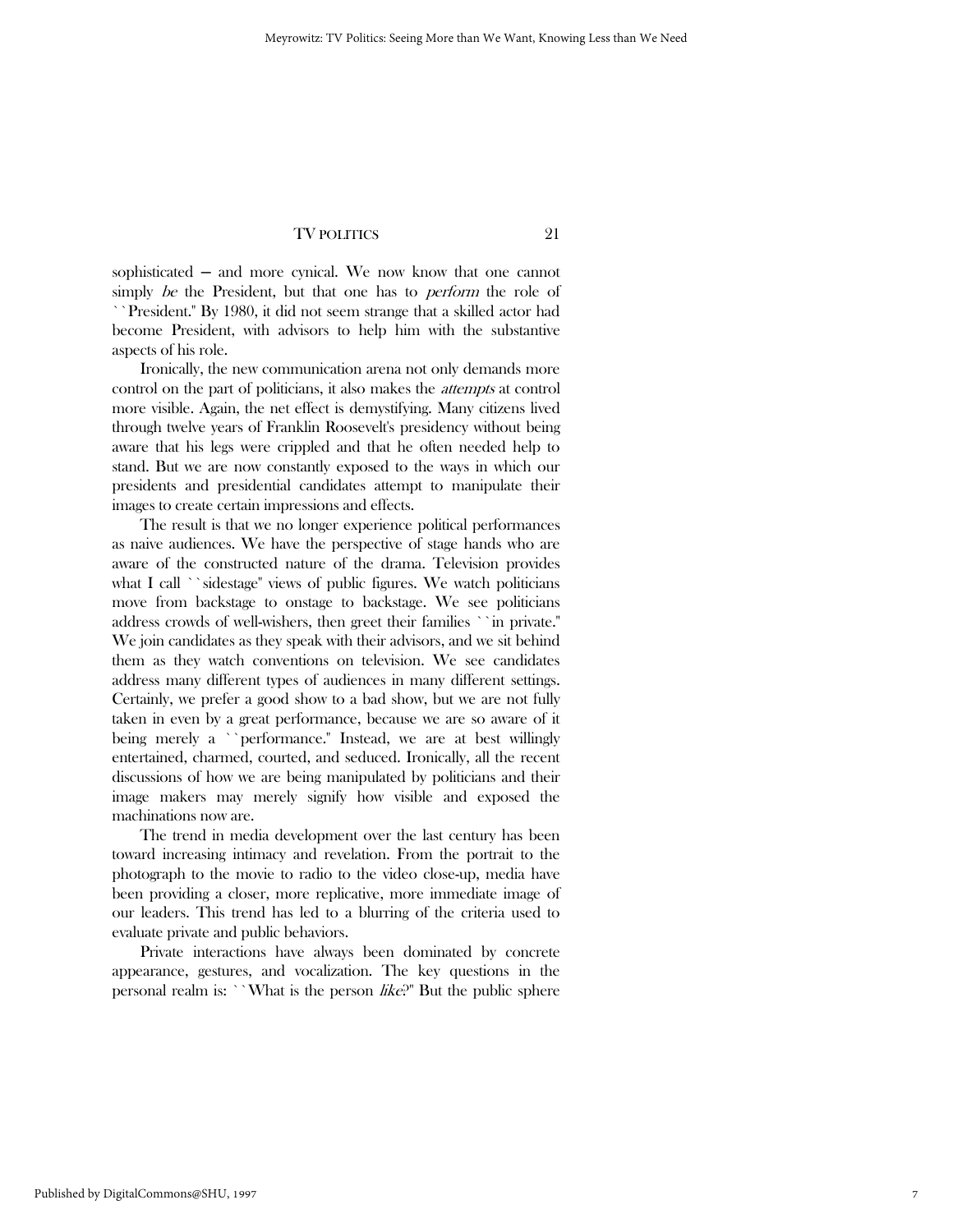was once tied closely to the abstractions of language. The key question of the public realm once was: ``What has the person said, written, and accomplished?''

 We do not normally reject a potential lover or friend based on a poor résumé, and before television, voters had little opportunity to react negatively to national candidates because they were unpleasant to watch from a few feet away. But television has increasingly fostered the use of ``dating criteria'' over ``résumé criteria'' in the public sphere.

 Television closeups simulate an interpersonal distance of about two feet. Even in real life, that is a distance of seduction or threat, not of rational discussion. When we are on a first date, for example, our impression of its success or failure relies relatively little on what our companion says. The words, ``What a nice meal'' or ``Thank you for a very pleasant time'' don't tell us much. So we search for other cues: How often does she look at me? How close to me is he standing? Does she seem nervous? Does he look bored? Similarly, television's sensuality makes language seem secondary.

 Language certainly continues to play a role in television, but it is often overshadowed by the nonverbal. It is difficult to imagine someone reading a newspaper transcript of a speech by a politician he or she has never seen, and saying: ``Well, I disagree with that argument, that statement is false, and this sentence makes no sense at all.... But you know something, I really *like* the guy!" Such a response would seem crazy. Yet this is the manner in which many viewers respond to politicians on television news. Therefore, even though we are clearly not oblivious to the words spoken on TV, we tend to react to them in an intimate context. Vice President Al Gore, for example, is an articulate speaker, but more attention has been paid to how ``stiff'' he appears on television than to anything he has ever said. Indeed, so much attention has been paid to Gore's stiffness, that he himself often feels obligated to joke about it in his speeches and talk show appearances.

 Polls indicate that many citizens are now willing to vote for a national candidate with whom they disagree on the issues because they ``personally like'' the candidate. (About a third of Ronald Reagan's votes in the 1980 election, for example, came from such ``supporters.'') The reverse is also true: citizens hesitate to vote for a candidate whose positions are similar to their own if they do not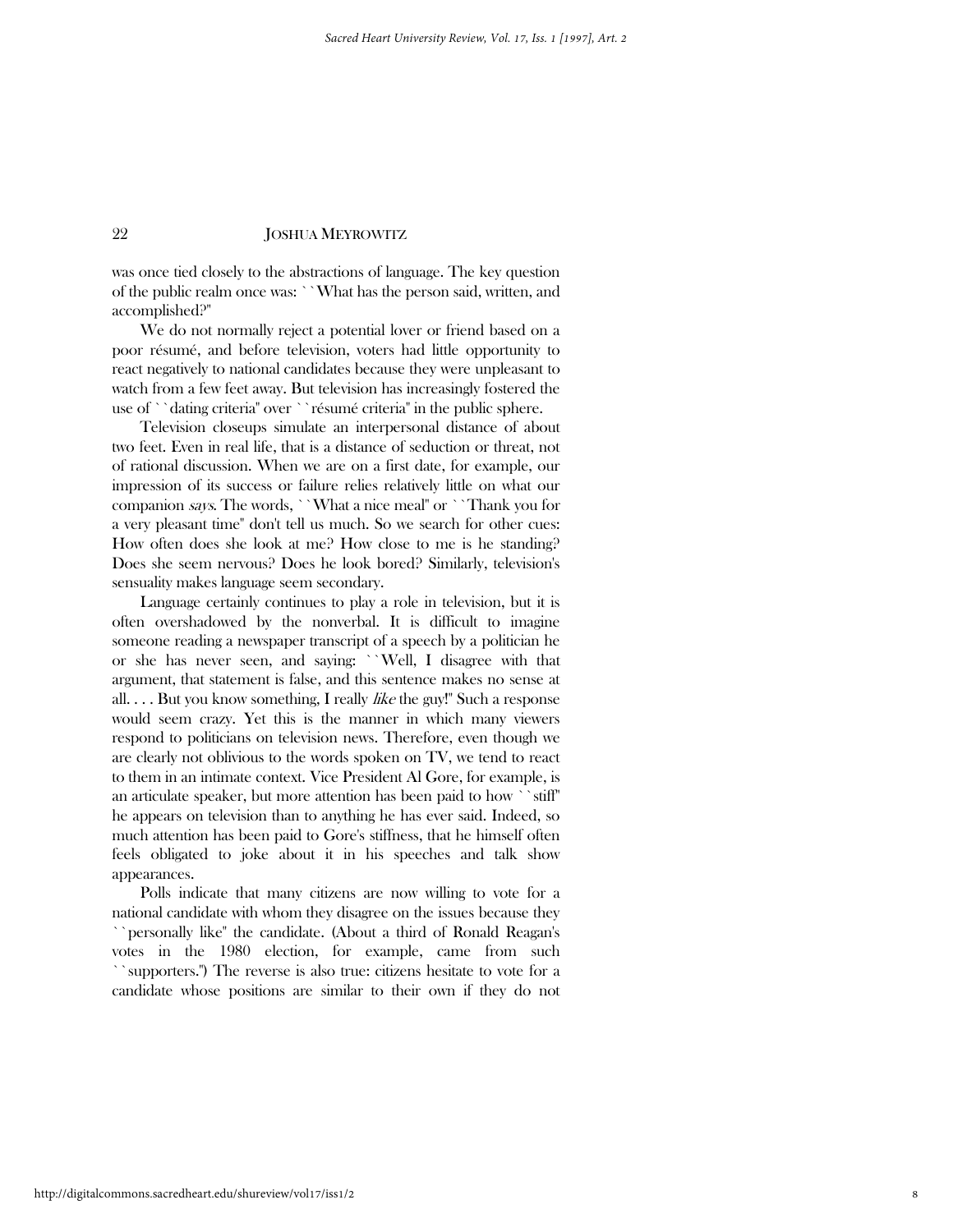``like" the candidate ``as a person." Such reactions grow out of the sense, fostered by television, that we have met and ``know'' our leaders personally.

 So we seem to be evaluating potential presidents today by drawing partly on the type of criteria people use in choosing a sports teammate: it doesn't have to be someone who necessarily agrees with us on ``the issues of the day'' or someone we look up to as brilliant or heroic or as a moral giant, as long as we can tolerate spending time with them on a regular basis. Or put differently, presidential campaigns are now courtships to win a four-year close relationship with the public.

 The new political context of television is both personalizing and demystifying. The results can be confusing — and uncomfortable — for both politician and viewer. When Richard Nixon died, for example, ABC chose to air, among other clips, Nixon's painfully awkward attempts to respond to a question by Barbara Walters that he was a cold and unemotional man.

 On the one hand, there is something reassuring about these new, humanized images of our leaders. There is a measure of safety in them as well: as politicians appear more like ordinary people, we may be less likely to follow them blindly into an unnecessary war or other folly. But something is also lost. Although style and image play an important part in social relationships, they are severely limited as forms of public discourse. Extensive use of words is necessary if one wants to present linear arguments, suggest complex if-then relationships, and state propositions that can be proven true or false. One cannot explain social policy with a smile and wink. Observations of our leaders' good and bad hair days may be amusing, but they do little to improve the future of our republic.

 Television also undermines traditional forms of political authority by giving us the sense that we directly witness events. Most of our information about other countries, for example, once came through the President and State Department, often after careful planning about how to present the information to the public. This allowed the government to appear to be in control of events and always to have a ready response. ``Official sources'' still shape many of the verbal narratives in news, but in many instances today, we experience events at the same moment as our leaders. The dramatic images of People Power in the Philippines, Chinese students protesting in Tiananmen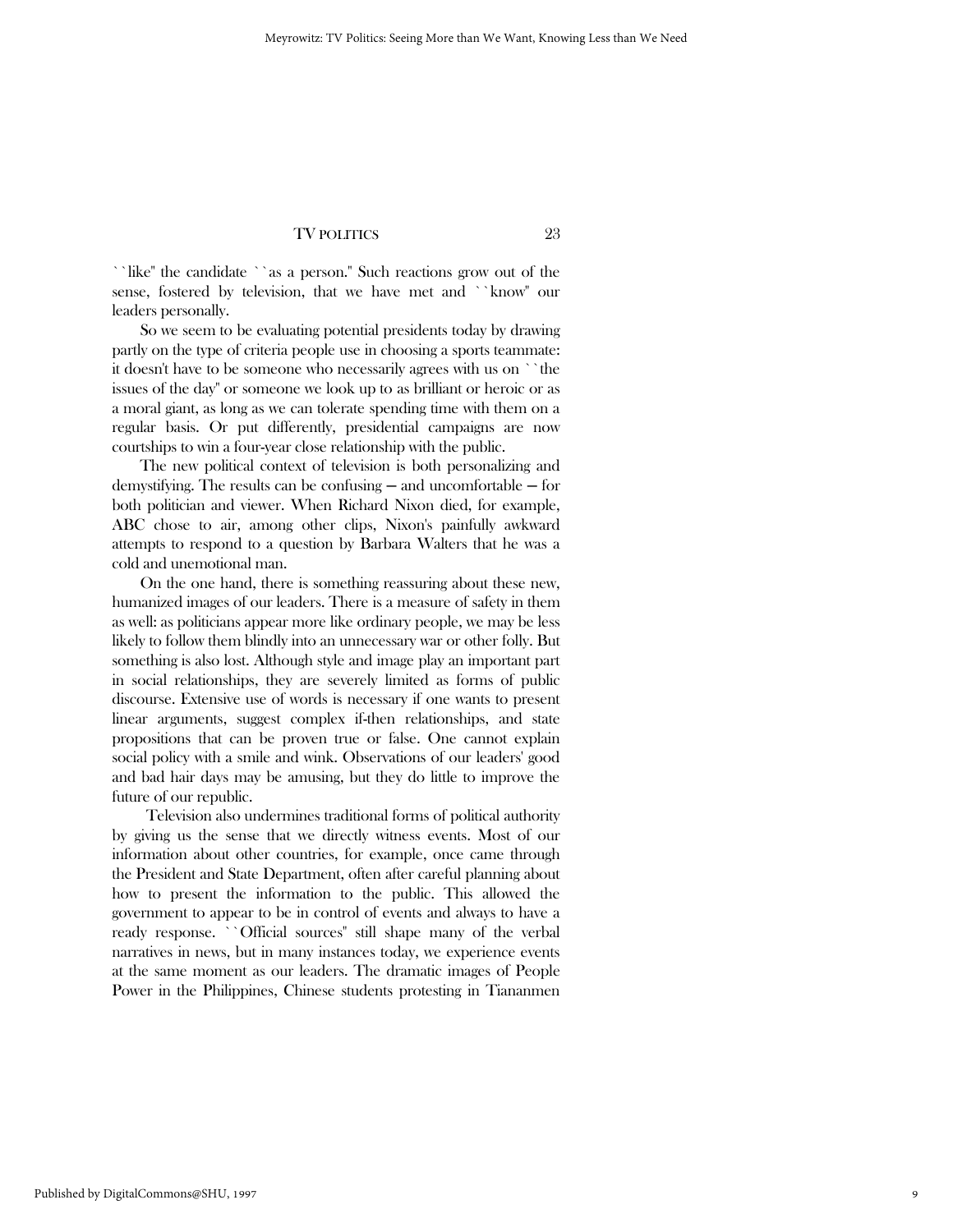Square, the fall of the Berlin Wall, the war in Bosnia, massacres in Africa, and so on have been watched by the President, the Secretary of State, and millions of other Americans at the same moment. The same is true for many events within our own country. The immediacy of television often makes leaders appear to be ``standing on the sidelines'' rather than taking charge or reacting quickly.

 As our leaders have lost much control over the flow of information ─ both about themselves and political events ─ they have mostly given up trying to behave like the imperial leaders of the past. We now have politicians who strive to act more like the person next door, just as our real neighbors seem more worldly and demand to have a greater say in national and international affairs.

 What is clear is that the current drive toward intimacy with our leaders involves a fundamental paradox. In pursuing our desire to be ``close'' to great people or to confirm their greatness through closer scrutiny, we often destroy their ability to function as great people. Much human activity is common to all individuals. If high-status persons cannot segregate such behavior from their onstage high-status performances, then they appear to be more like everyone else. By providing greater access to, and awareness of, backstage behavior, television tends to undermine traditional abstractions of status.

 ``Greatness'' manifests itself in the onstage performance and, by definition, in its isolation from backstage behaviors. Yet when we say that we want to see what authorities are ``really like,'' we generally mean we want to see what they are *least* like, that is, both how they behave least often in the role they hope to perform for us, and also the least they can be in social terms. In intimate spheres, people are often much alike: they eat, they eliminate, they get tired, they sleep, they make love, they lose their tempers, they groom, they indulge in whims and self-involvements.

 There is, therefore, an inherent ``vanishing truth'' paradox in the use of television to give us a close-up view of our politicians and other authorities. When we see our leaders in varieties of situations and locations, when we observe them as they respond to spontaneous interviews or as they grow weary from a day of work or campaigning, we do not simply learn more about them. By searching behind the fronts of performers, we also diminish the roles that can be performed and perceived. Few of our past ``great leaders'' would fare very well if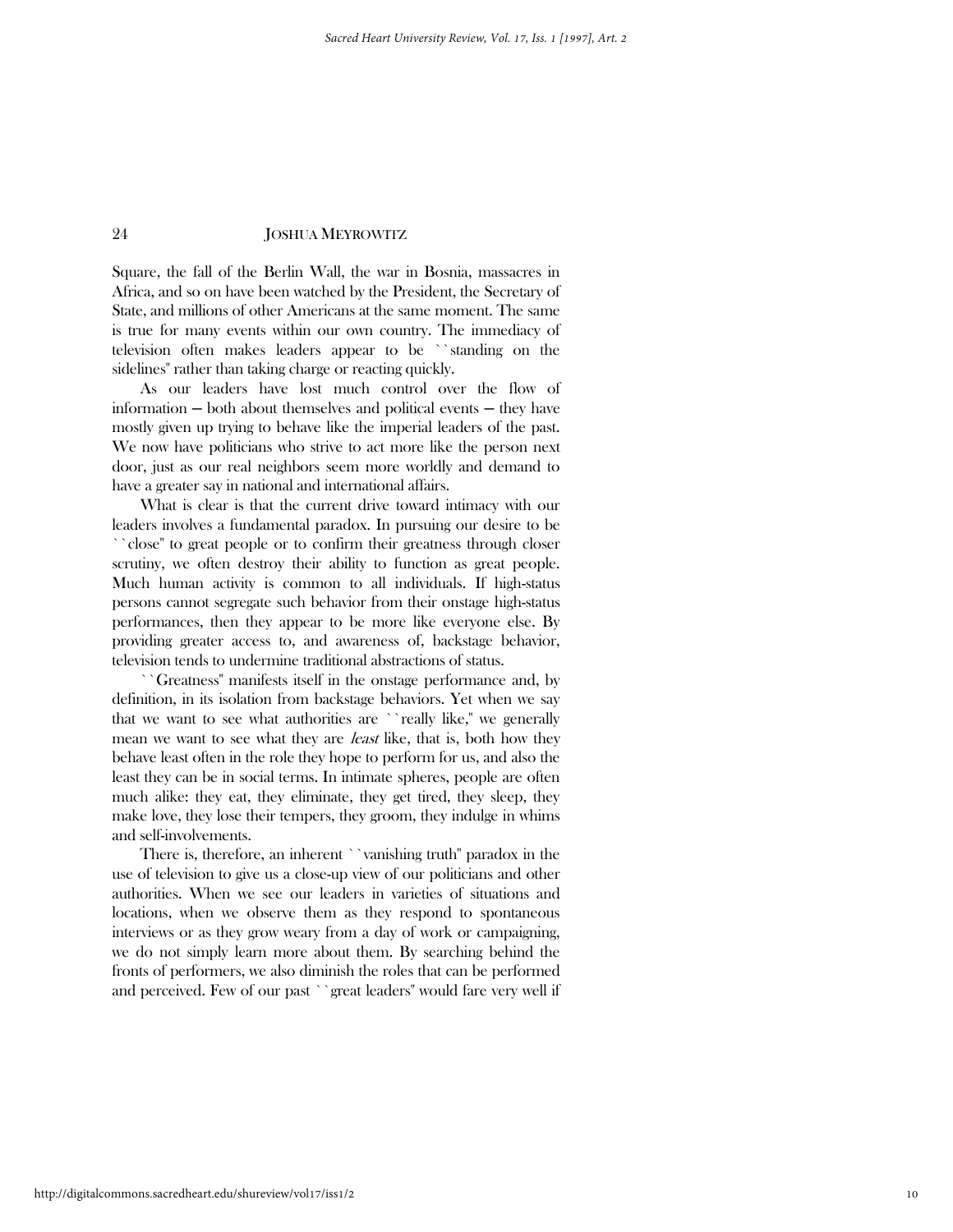they lived in our current media environment.

 On television, our politicians feel driven to be intimate with us, but then they wake up to discover that we don't respect them in the morning. We have seen too much of them to remain enchanted by them. One reason the public is no longer in awe of politicians, therefore, is that television has made it difficult for political leaders to perform traditional roles of ``greatness.''

#### Limited Knowledge

 But there is another fundamental reason for disenchantment, and this one is much less visible. Rather than focusing on our seeing too much, the second reason highlights how little we still know. We are told too little about significant issues, and we are barred from learning about candidates and potential candidates who might be willing to talk about those issues.

 The personal, intimate views of politicians on TV alter the structure and logic of the political process. The party's function as a mediator between candidate and voter, for example, is dramatically undermined by media that give us an increasing sense that we have ``met'' and ``know'' our leaders personally. Newspaper endorsements have also lost much of their influence. Why should we leave it to others to tell us what to think about candidates when we can judge them for ourselves? But the major parties and the press are still very powerful in telling the public who the ``major'' candidates are in the first place. We are asked by both the parties and our news media to forget about the possibility of other candidates.

 Ross Perot brought this issue to the public's attention during the 1996 campaign, which led Larry King to include him and then other candidates in his CNN television program after the debates. Ambassador Alan Keyes's exclusion from a debate (after his inclusion in earlier forums) also brought some attention to this issue.

 But the public remains generally unaware of how serious the situation is, and how even experienced candidates of the two major parties are systematically excluded from news coverage and ballot access. To make this point, I'll focus in the rest of this essay on a case study about a particular presidential candidate during the 1992 campaign who had difficulty getting any national press attention. The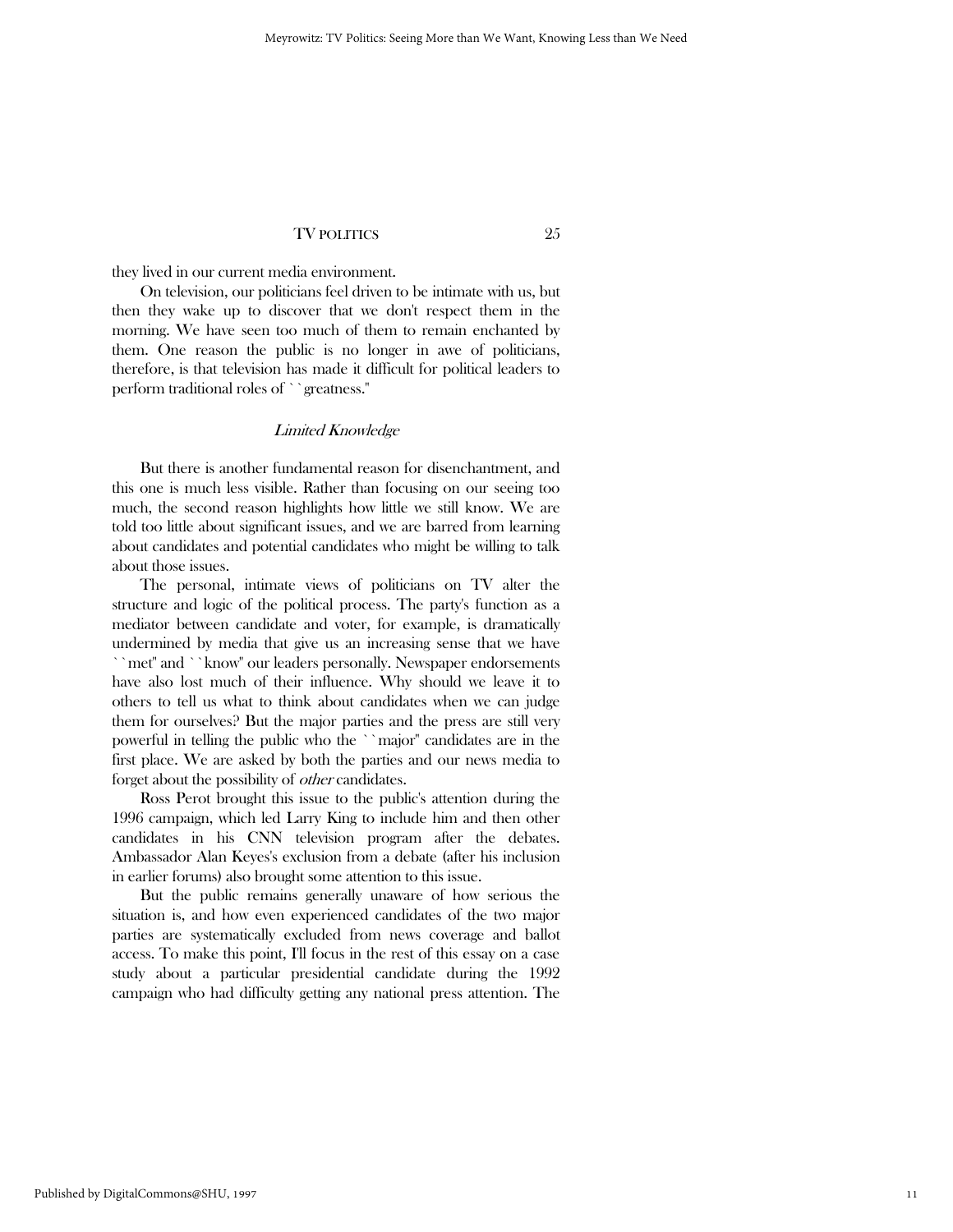real question that emerges from this case study, however, is not who is running in a particular year and not getting coverage, but how many other candidates have not even bothered to run at all because of the predictable pattern of media exclusion.

 On August 22, 1991 Larry Agran launched his campaign for the presidency from his home town of Irvine, in Orange County, California. Agran's announcement speech offered a detailed plan for a ``New American Security'' that put ``human need at home ahead of military overkill abroad.'' That same day, the Orange County edition of the Los Angeles Times carried a 1200-word story on the announcement on the first page of Section B, with part of the headline reading: ``He May Not Win, but He Vows to Make Voice of Liberalism Heard.'' Several follow-up articles appeared in the Orange County edition the next day, including one titled ``Why Agran Could Be a Primary Figure." But the main edition of the Los Angeles Times, which is distributed nationally, was less encouraging. It carried only one brief, 300-word story on the announcement, referring to Democrat Agran's quest as ``the longest-shot candidacy of all'' within a party that had only a long shot chance of winning the White House in the first place. The story ran on page 46, the obituary page.

 Thus, the general pattern that would repeat itself throughout the campaign was established early: respectful coverage in the local media (which have relatively little national political impact), contrasted with marginalized national coverage that suggested that the Agran campaign was ``dead on arrival.''

 In September 1991, Larry Agran was one of only two declared U.S. presidential candidates at the Sioux City Democratic Party Unity Dinner. This was to be the first Democratic party event of the presidential campaign season, and Agran, the other declared candidate (former Senator Paul Tsongas), and several potential candidates spoke there to an audience of 500 Democrats. A fleeting image that appeared on Cable News Network showed Agran being greeted by Paul Tsongas, Senator Tom Harkin, and Governor Bill Clinton. But when the same encounter appeared in an Associated Press photo published by the lasting ``newspaper of record," the *New York Times*, Agran was nowhere to be seen. Paul Tsongas and Tom Harkin are seen speaking and gesturing to some unseen person beyond the right margin of the photograph. This is a good visual metaphor for Agran's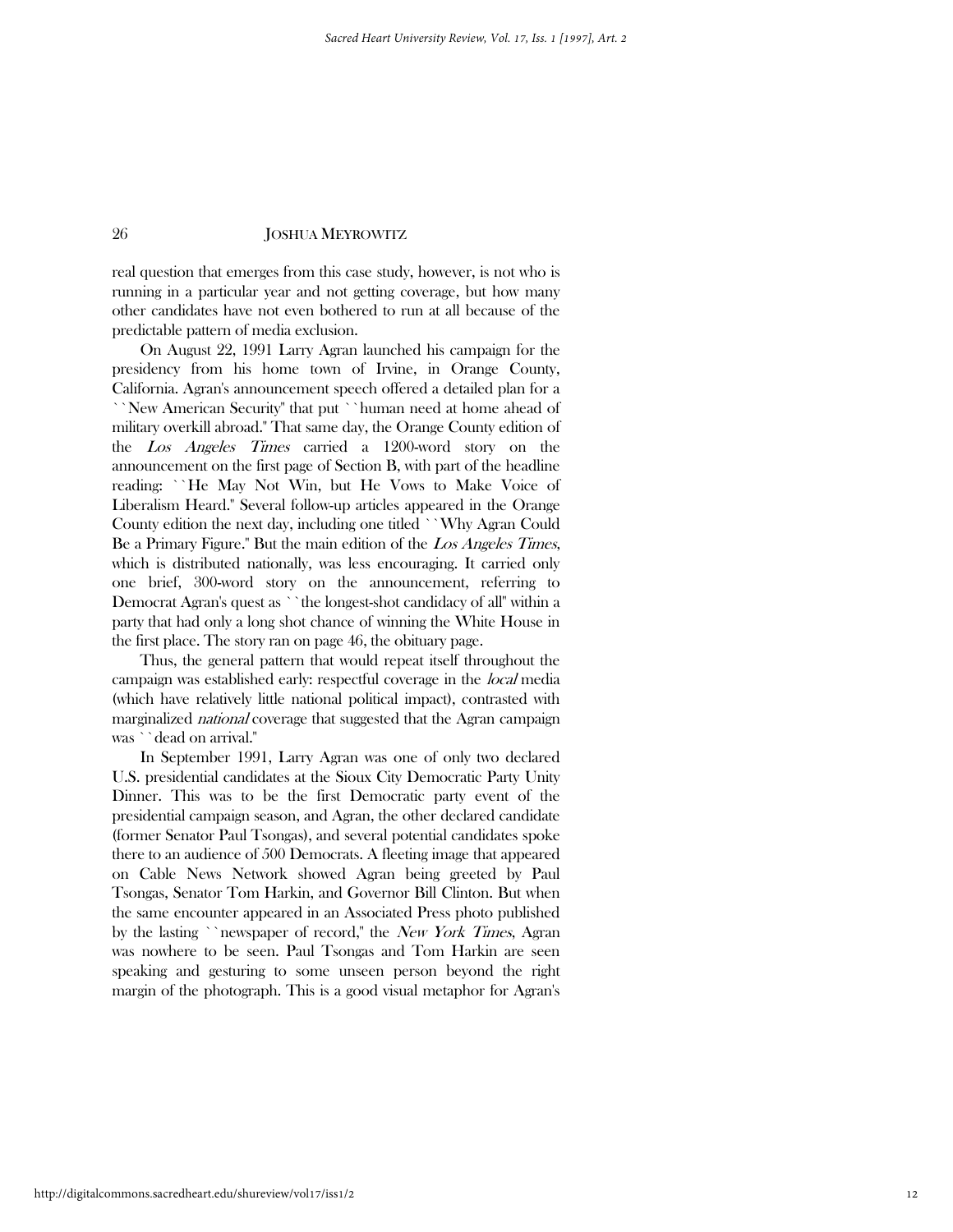campaign experience and the experience of most other so-called ``minor'' candidates.

 Over the early weeks and months of the presidential campaign, as other well-known politicians declared their candidacies, the national press spent a considerable amount of time on them. The national media also speculated at length about the hypothetical entries of two prominent *non*-candidates – the Rev. Jesse Jackson and New York Governor Mario Cuomo. But the real and ongoing Agran campaign received little or no attention. In the rare instances when his name did appear, he was described as a ``dark horse,'' a ``fringe candidate,'' ``the longest of longshots,'' or ``an obscure contender'' (without any acknowledgment by journalists that the paucity of their own coverage of Agran might be contributing to his ``obscurity'').

 Agran was barred from most of the televised debates on the basis of criteria that shifted as he tried to meet them. When he was allowed to participate in forums with the so-called ``major'' candidates, he was often left out of news reports of the events or was asked by press photographers to move aside. If he was scheduled to speak last, the press usually left before his speech, and was not there to hear or report on what he said or on the audience reaction. Agran would hold press conferences, and few if any journalists would attend, and fewer still news reports would appear. With Catch-22 logic, Agran was told by news media executives that he had not earned the right to media exposure, because, among other things, he had not received enough media exposure.

 To be fair to those making such news judgments, thirty-six candidates entered the Democratic race in New Hampshire. Further, much of Agran's dark-horse status derived from his unconventional credentials as a presidential contender. Although he is a Harvard Law School graduate and published author who has devoted twenty years to public service, he has never held statewide or national office. He served for twelve years as an elected official in Irvine, California, America's largest master-planned city. Most national journalists I spoke with dismissed him based on his having held only local office. Of course, there is nothing in the U.S. Constitution that bars a local official from running for the presidency. Further, the national media's conceptions of what makes for a viable candidate are arbitrary and changeable. For example, until recently the major media would have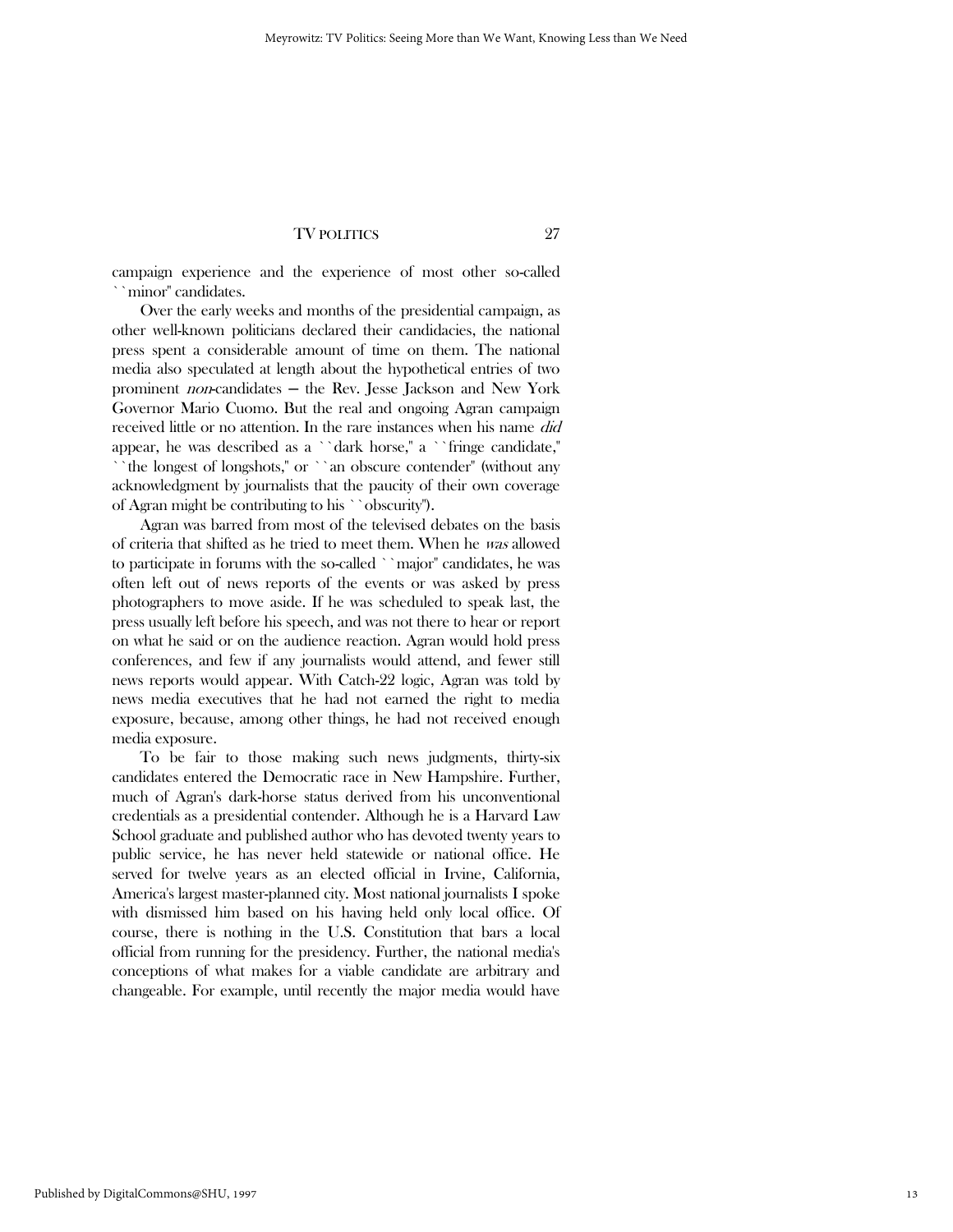dismissed anyone who was ``only'' a Congressmen (who represents a local district rather than a state) or was '`only'' a *former* Senator or Governor. In 1992, Agran's status as a former mayor did not meet the unstated criteria held by most national journalists. As journalist Roger Mudd put it at the start of a rare TV interview with Agran: ``It does stretch credulity to think that a Jewish ex-mayor of a small suburban California town can make it.''

 Agran's supporters, of course, took a different view. They pointed out that, as Irvine's first directly elected mayor, Agran received national acclaim (including significant media attention) for the numerous progressive programs he had initiated, including elderly housing, childcare, mass transportation, one of the nation's first curbside recycling programs, preservation of undeveloped land, and hazardous waste regulations. They noted that, as Executive Director of the Center for Innovative Diplomacy (a foreign policy think tank), Agran played a unique role as a ``global mayor,'' who pursued issues of international trade, arms reduction, and human rights, and earned his city a United Nations award for his pioneering legislation to eliminate  $\alpha$ zone-depleting compounds  $-$  all from an unlikely base in deeply conservative Orange Country. (Orange County had given Reagan and Bush one of their largest voting margins in the country.) Agran's supporters described him as the most articulate presidential contender with the boldest and most specific blueprint for shifting cold war military spending to *post*-cold war domestic needs. Agran, they argued, had much more governing experience than Pat Buchanan and Ross Perot put together, and more foreign policy experience than Bill Clinton had at that time. They also claimed that the public's reaction to many of Agran's appearances was so positive that his ideas deserved to be heard  $-$  and allowed to influence the platforms of the  $\gamma$  major candidates ─ even if Agran himself had little chance of winning the nomination. And they argued that, regardless of anything else, since Agran's campaign had achieved access to about forty primary and caucus ballots, the public deserved to be told something about him so as to be able to make an informed choice in the voting booth. (Ironically, Agran would have been on many more that 40 ballots had not the other states required ``significant press attention'' as one of the criteria of ballot inclusion.)

Of course, it is no surprise that Agran's supporters saw more in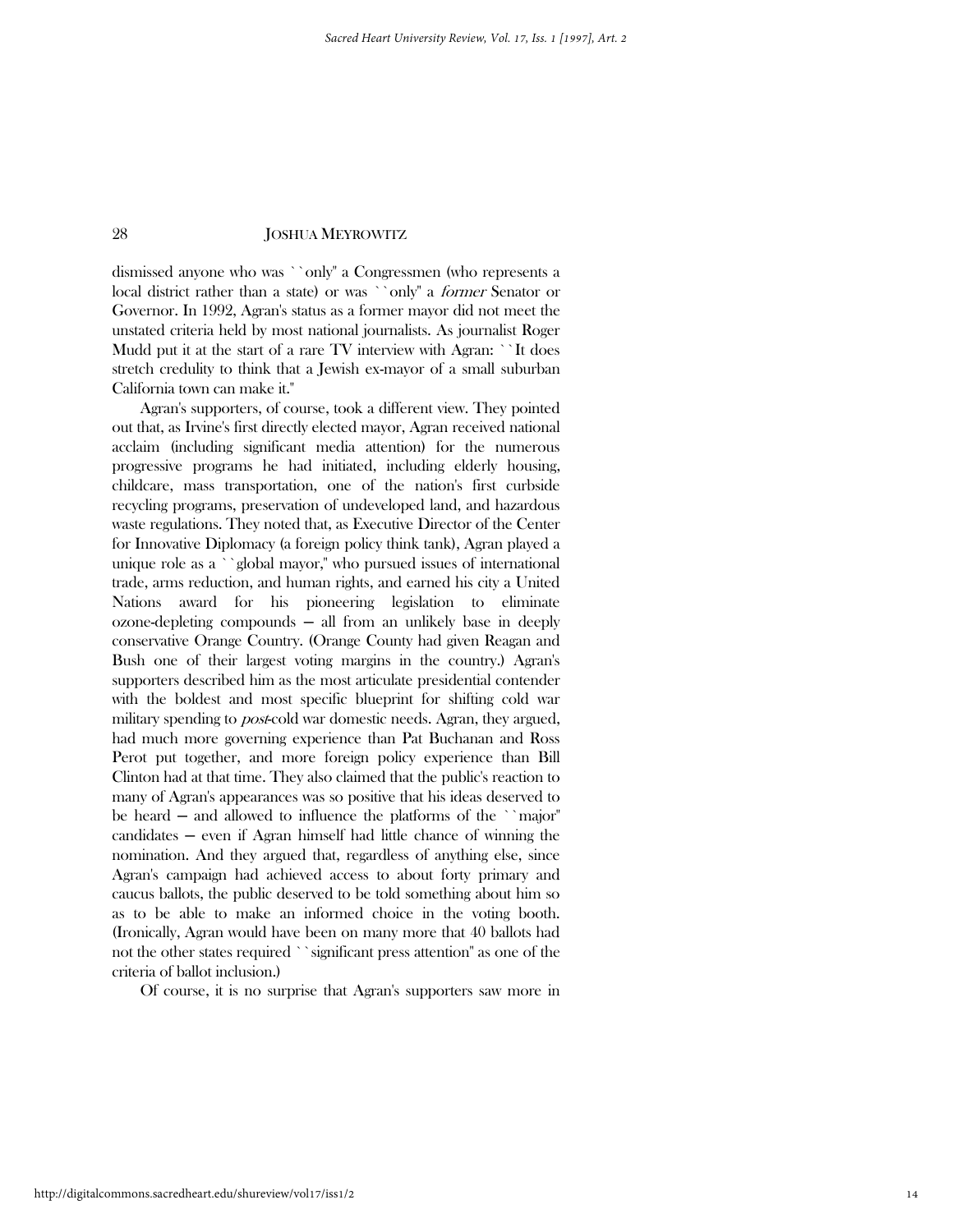him than did most national journalists. What is surprising, however, is the extent to which Agran's campaign received encouragement from the coverage of the local New Hampshire press reporting on the first-in-the nation primary, as well as from at least two nationally-known columnists, Colman McCarthy and Sydney Schanberg. In New Hampshire, there were dozens of newspaper articles, editorials, columns, and letters to the editor, which described Agran's exclusion and/or supported his right to be heard in national debates. Sample headlines ran: ``Larry Agran Deserves a Place in Democratic Primary Debates''; ``He's Out with the in-Crowd''; ``Unlock the Process''; and ``At Least Give Agran a Chance to Lose.'' Beyond New Hampshire, McCarthy and Schanberg both wrote columns challenging Agran's designation as a ``minor candidate'' and endorsing his right to be heard and seen through debates and national news coverage.

 Yet most of the rest of the mainstream national press rejected Agran before a single vote was cast or any voter poll was taken. The national press placed him in the same category with candidates who merely paid \$1,000 to be put on one ballot, in New Hampshire, and had little else in the way of background, experience, or campaign. Those candidates with whom Agran was functionally grouped included a recovering alcoholic and drug addict and the bicycle-riding candidate who proposed having sheep and goats tend to the front lawn of the White House.

 My purpose here is not to emphasize Larry Agran or to endorse him for President, but rather to analyze the coverage and non-coverage of the Agran campaign for what it tells us about U.S. presidential campaign coverage in general. Agran's unusual status  $-$  as ``less than a `major' candidate'' but ``more than a `fringe' candidate'' ─ helps to make some of the implicit journalistic decisions about campaign coverage more visible. Agran's anomalous status as a candidate makes his campaign experiences a good lens through which to see aspects of political campaign coverage that normally remain invisible.

 To his dismay, Agran found that for him one of the rules of the campaign was: ``To get press coverage, you must be disruptive.'' When he was barred by the Chairman of the State Democratic Party from a televised Health Care Forum with presidential candidates in Nashua, New Hampshire, for example, the normally soft-spoken Agran stood up in the audience and demanded by what criteria he was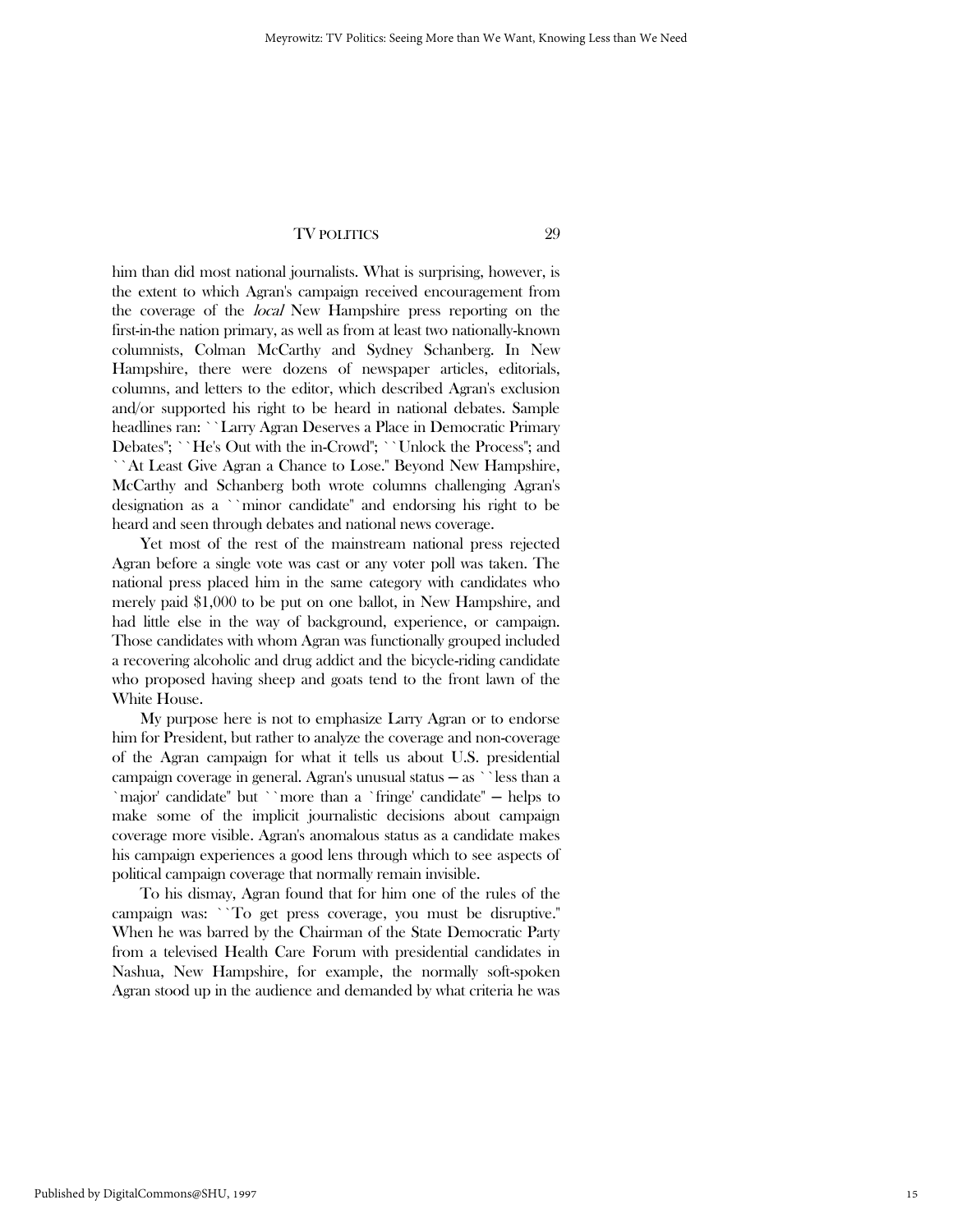being excluded. Responding to a signal from a state party official, security police began to remove Agran from the hall, but the crowd's shouts of ``Freedom of speech!'' and ``Let us vote!'' embarrassed the men at the dais into inviting him to join them. (Another largely uncovered candidate, the New Alliance Party's Lenora Fulani, who was running in the New Hampshire primary as a Democrat, also took this opportunity to join the other candidates.) Agran's confrontation with party officials and his subsequent inclusion in the health forum was his first widely reported ``campaign event'' ─ but little mention was made of his innovative proposals for health care reform.

 To prevent this sort of public call for inclusion from occurring again (the State party chair called it ``intimidation"), the next state Democratic party debate was moved to a high-security TV studio  $$ with no audience permitted. Agran stood outside, among a crowd of four hundred people, who braved zero-degree temperatures to protest the exclusion of their candidates from the debates. (Most of the protesters were supporters of Lenora Fulani, but several other ``fringe'' candidates were also represented.) As reported in the local New Hampshire press, the protest offered many dramatic moments, with the ``major'' candidates forced to pass ``picket lines for democracy'' as protestors shouted ``Scab! Scab! Scab!'' Yet perhaps because there was no violence and the event inside the studio was not interrupted, the protest received almost no attention in the national media.

 Agran and his staff believed that at some point local press attention would build into national exposure. But several reporters and editors at national newspapers and magazines that I spoke with admitted that the longer one has not covered a candidate, the harder it becomes to do so. ``The obvious question in such situations,'' said Alvin Sanoff, a senior editor at U.S. News & World Report, ``is `Where have you been that you just discovered this person?' '' He also noted that ``it's always safer to stay with the pack and be wrong, than to risk going out on a limb and covering someone who then turns out to not be that important.''

 When local press coverage and protests had no impact on his national media profile, Agran's campaign staff became convinced that his status as a ``fringe'' candidate could be erased if he tied or passed one or more of the ``major'' candidates in the polls. They were wrong.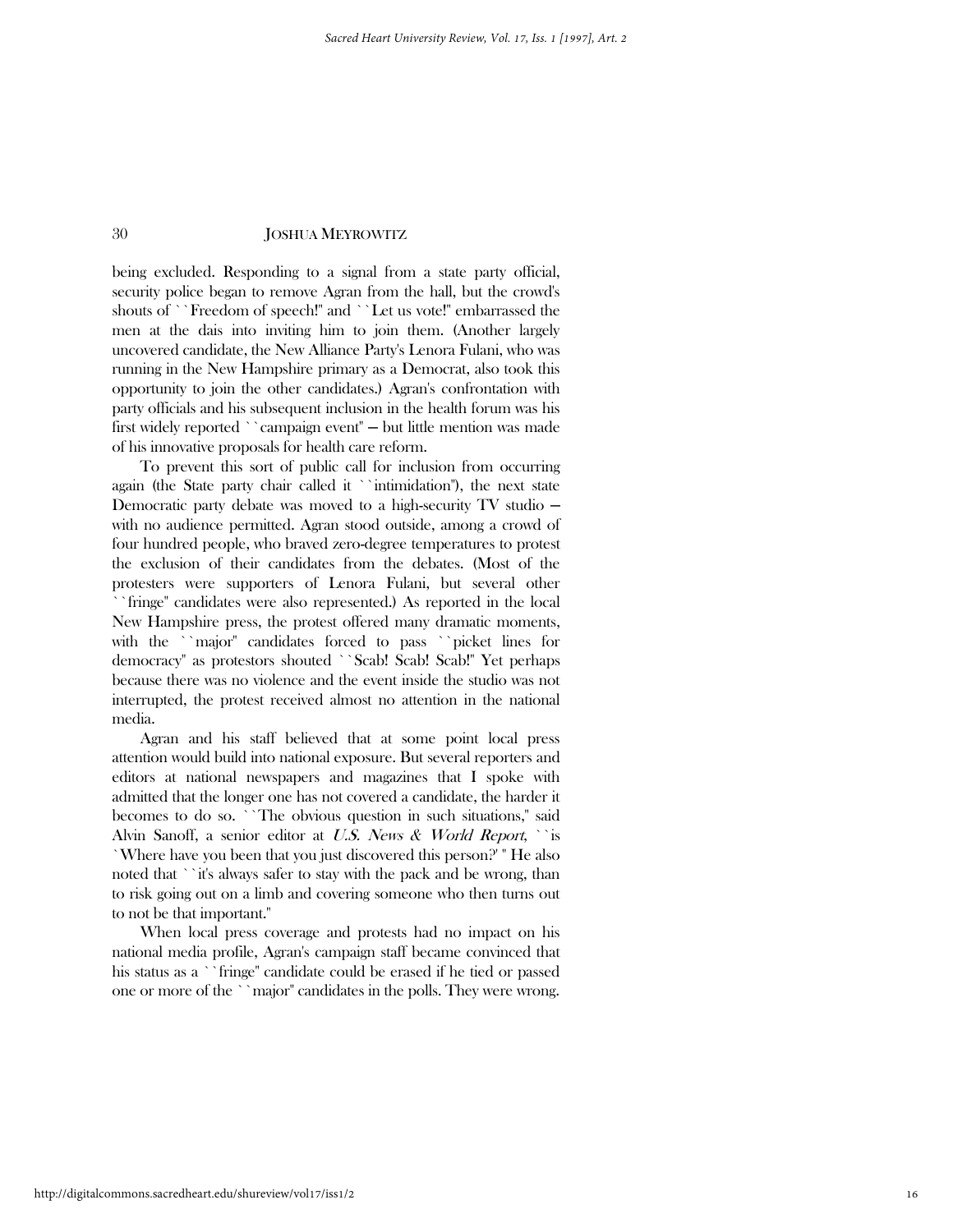When Agran made his first measurable showing in a University of New Hampshire/WMUR-TV poll taken from January 6 to 11, the Associated Press story on the poll grouped Agran's results into a total score for ``minor candidates and write-ins," without mentioning his name. (In my local paper, the headline conveyed the story's focus: ``Clinton Still Making Great Strides in Primary Polls.'') When a January 22 poll, conducted by the American Research Group (ARG), showed Agran tied with former California Governor Jerry Brown and Iowa Senator Tom Harkin, the polling group's press release suggested three headlines, including ``Agran Appears in Democratic Race.'' But the AP buried Agran's result in a single sentence two-thirds of the way through a story focusing on Clinton as the front-runner. (In New Hampshire's *Union Leader* the headline read: ``Polls Show Clinton Ahead of President and the Democrats.'') When a follow-up ARG poll showed Agran doubling his support and moving ahead of Brown, the AP again focused on Clinton, but this time on the *drop* in his rating. (In the New York Times, the headline read: ``Clinton Rating Falls in Poll."). Agran's tally was reported much further down in the story (*after* Brown's lower score), and it was incorrectly referred to as Agran's ``first measurable showing in the poll.'' When the next ARG poll showed Agran still between Brown and Harkin, ABC's World News  $Sunday$  – perhaps to avoid the complexity of explaining the identity of a candidate they had not been covering ─ simply dropped Agran's tally from the *middle* of the reported poll results! Harkin's score was followed directly by Brown's. This was crude and outrageous, of course, and other major news organizations found a subtler way to avoid the ``problem'' of skipping over a higher score to report a lower one: they reported only on the top three names.

 During the campaign Bill Clinton and his staff complained bitterly about the aggressive press coverage Clinton received. But when seen in a larger perspective, a different story emerges: the intensity of the focus on Clinton, whether positive or negative in tone, generally worked to his benefit — by keeping the spotlight on him, by allowing him to claim that he had weathered brutal press coverage to become the ``comeback kid,'' and, most important, by obscuring the existence of credible alternatives.

 Agran, however, refused to disappear. His unusual appearance with four of the so-called ``major candidates" at the U.S. Conference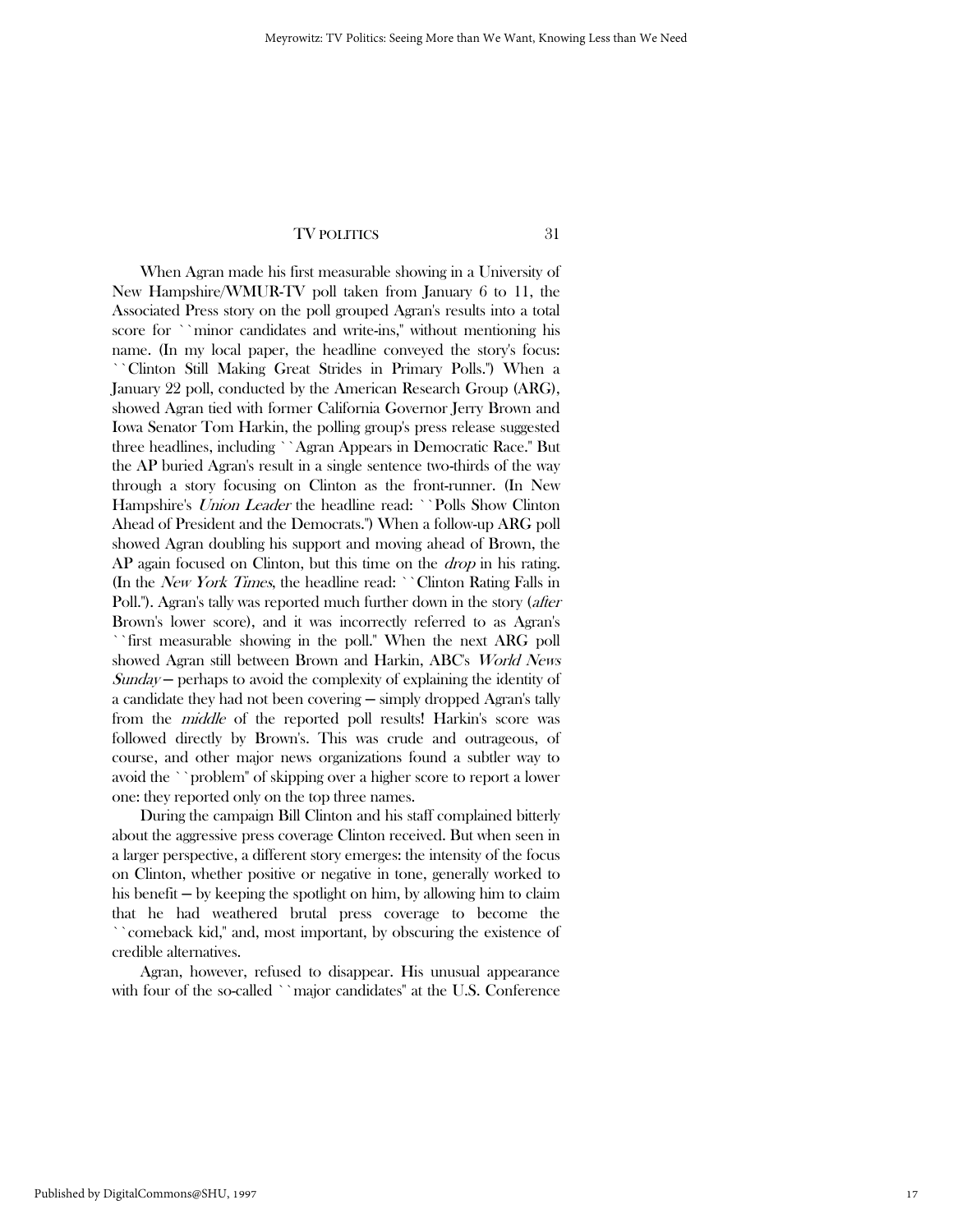of Mayors in January led to the first significant mention of his campaign in the New York Times, which in effect declared him the winner of the debate. The *Times* reported: ``After hearing pitches from the Democratic Presidential contenders on how they would revive America's cities, dozens of mayors meeting here today seemed to agree on one thing: the single candidate who truly understands urban needs is Larry Agran.'' Agran was mentioned in passing in several other newspaper reports on the conference. Yet the Associated Press, ABC radio news, and the All News Channel, along with the other television reports I saw on the forum, did not even mention that Agran was there.

 Similarly, when Agran participated with the ``major'' candidates in the Global Warming Leadership Forum in February, conference organizer Carole Florman told me that the audience was ``very enthusiastic about Larry Agran and less than enthusiastic about Bill Clinton and Bob Kerrey.'' Yet all the major national news organizations covering the event ─ ABC News, CBS News (through a local affiliate), and the AP – omitted all mention of Agran from their reports.

 Agran's tying or passing well-known candidates in several polls and outperforming them at two forums  $-$  *all within a ten-day period*  $$ could have been seen as a ``major story'' by the national news media. But that story was never constructed and told.

 As the pattern of exclusion from national coverage built, there seemed to be nothing that Agran could do to register with the national media. Press language even excluded evidence of his and other ``minor'' candidates' existence. A TV news program would report: ``Four out of the five Democratic presidential candidates were in Manchester, New Hampshire today,'' as if there were no other candidates. Or, a report would say: ``Bill Clinton spoke in Nashua, New Hampshire today. The rest of the candidates were in other states''  $-$  while Agran was very much in New Hampshire and actively campaigning.

 We see this same pattern in the reporting of the February 23 South Dakota debate, which had long been scheduled to include Agran. Agran gained an additional boost on the eve of the debate with an endorsement for the presidency by the local *Lakota Times* (a Native American paper). Yet when reporting on the eve of the unusual debate with a sixth candidate, Larry Agran, NBC Nightly News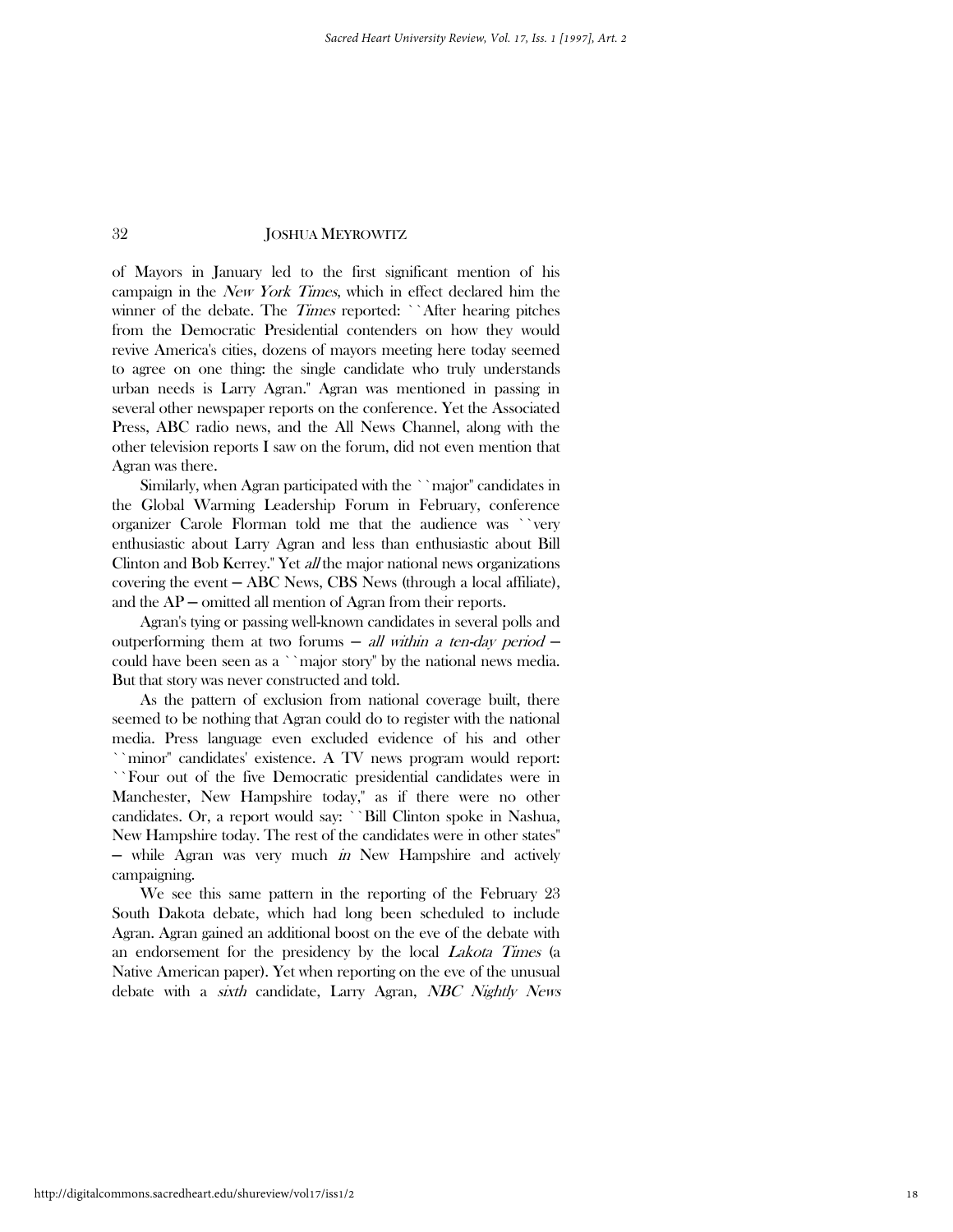reported ``All five Democrats are in South Dakota for a debate'' (emphasis added).

 Agran's strong performance in the South Dakota debate (especially his effective attacks on Jerry Brown for being only a very recent convert with respect to campaign finance reform) led to the most simultaneous national attention he had received at any point during his campaign. Agran's participation was featured late that night on some TV news programs (the debates took place after the evening news programs had aired), including CNN Headline News. The next day's Los Angeles Times called him ``the showstopper of the evening," and the *Boston Globe* wrote ``One of the surprises of the debate was the solid performance turned in by Larry Agran.'' The same Globe reporter filed an article exclusively on Agran's performance at the debate titled ``Larry Agran: `Winner' in Debate with Little Chance for the Big Prize." The Washington Post and the New York Times also reported on his participation. But by the day after the debate, his presence at the forum began to fade from national television. Of the nine reports on the debate on the network morning news shows, only three mentioned his participation. By that evening, he was gone. NBC Nightly News, which had mentioned only five participants the night before, did not correct the number of participants and showed video only of Clinton speaking briefly, following by a clip of Harkin and Tsongas clashing at the debate. ABC's World News Tonight featured the same clash between Harkin and Tsongas. The *CBS Evening News* mentioned the South Dakota primary, but had no report on the debate.

 By the end of March 1992, Douglass Wilder, Tom Harkin, Bob Kerrey, and Paul Tsongas had all suspended their campaigns. But the narrowed Democratic field did not generate any increased attention to Agran. After being ignored by the press for so long, there seemed to be nothing Agran could do to register with the national media. Even when Agran garnered more voter signatures to be placed on the New York ballot than Jerry Brown, only Brown was allowed to participate in New York City debates with Bill Clinton.

 At the start of one debate at Lehman College in the Bronx on the topic of urban problems  $-$  Agran's specialty  $-$  the hapless candidate stood up and said ``I respectfully ask to be included in this forum.'' Agran was quickly tackled to the floor by plain clothes police, dragged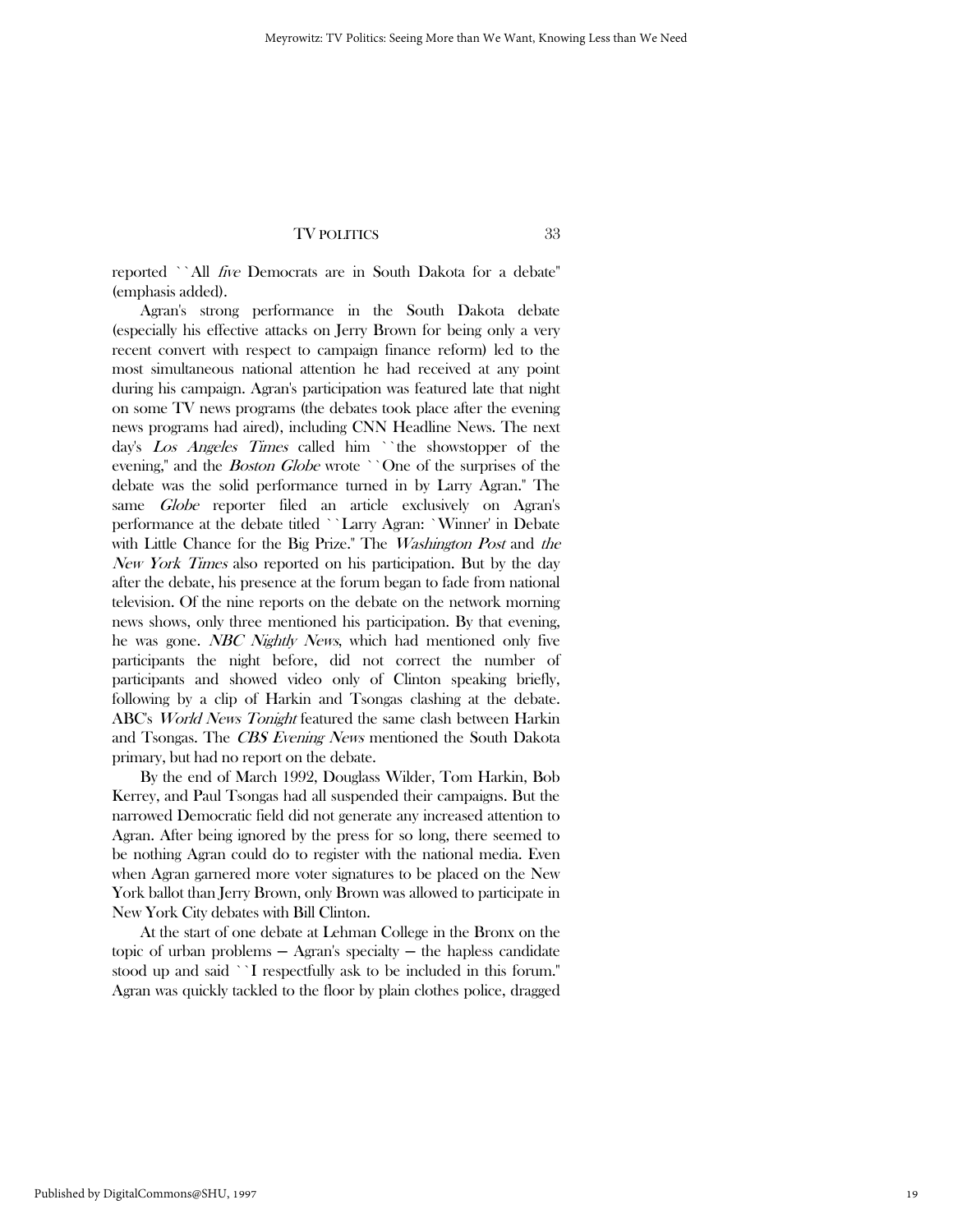down a flight of stairs head first, handcuffed, thrown into a police paddy wagon until the debate was over, and then kept in custody at a Bronx jail for four hours. He was booked on charges of disorderly conduct, trespassing, and resisting arrest. Agran's New York City campaign manager, who had been sitting next to Agran, was also arrested. The TV cameras did not even turn away from the debate stage to focus on any of this drama.

 Agran's arrest received some coverage in New York, including a brief mention in the New York Times (in the context of how the extensive security at the debate had somehow not prevented this disturbance). And Agran's home-state paper, the Los Angeles Times, condemned the arrest in an editorial, saying that ``something's weird when the former mayor of perhaps the most orderly city in the country is busted for disorderly conduct in the most disorderly city in America." But beyond that, there was largely silence. (The *New York* Post could claim to have ``covered it,"in both senses of the word, reporting: ``Two men were arrested inside the Lehman College auditorium when they started heckling the candidates, according to police.'')

 One criterion for coverage that journalists cited when I spoke to them early in the campaign was federal matching funds. Agran, they told me, would be unable to qualify. But when Agran, without any significant press coverage, did eventually qualify for federal matching funds in mid-May  $-$  only the tenth candidate from all parties to do so ─ there was virtually no press mention of this, and no change in the attention level he received. (The Washington Post, for example, dutifully reported on the ``official'' news of the gaining of federal funds, but the paper described him as a ``winless candidate'' who had to be in New York during the Democratic Convention for another reason: to face charges from a recent arrest.)

 Agran did not win his party's nomination. But he did receive a few delegate votes at the convention. They were listed on the TV screens as votes for ``Other.''

 Agran's trial for requesting inclusion in the Bronx, New York debate was delayed several times, and he remained under threat of imprisonment for ten months. All charges were finally dismissed on January 19, 1993. (But after New York City successfully appealed the expiration of their time to appeal, Agran was dragged into court again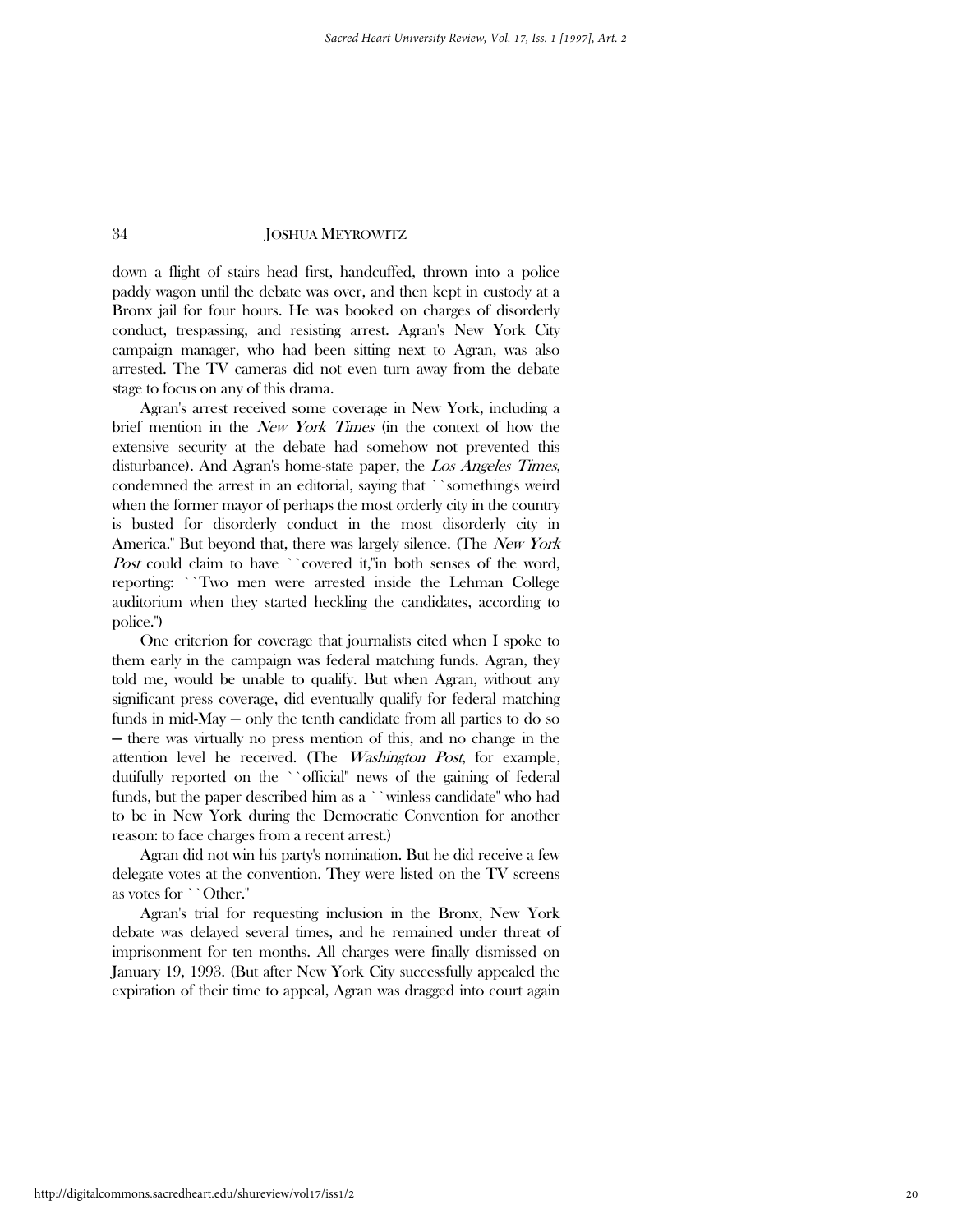in 1996. Once more, a judge ruled in his favor. Agran countersued, but he was barred by the judge in that trial from including any of the details of his campaign experience, described here, and a jury found ruled against him.) In spite of Agran's efforts to draw press attention to his legal woes and their implications for an open political system, neither the prolonged court proceedings nor the dismissals received any significant news coverage.

 By some measures at least, Agran's seventeen months of struggling to be heard were filled with many ``newsworthy events.'' Yet the national news media mostly ignored him. A computer search through the Nexis system, for example, reveals that Agran's name did not appear even once in the campaign stories of the major news magazines, Time, Newsweek, and U.S. News and World Report. Between August 1, 1991 and December 7, 1992, Agran was mentioned in 567 stories listed by Nexis (many of these were redundant references in similar stories in different editions of the same newspaper or different versions of the same wire release, or non-campaign stories from the Orange County edition of the Los Angeles Times). In contrast, during the same period, the number of citations for some of the other candidates were: 4,527 for Wilder, 7,025 for Kerrey, 7,615 for Harkin, 9,266 for Buchanan, 11,476 for Tsongas, and 14,288 for Brown. The search for Clinton citations was halted at 82,229.

 During and after the campaign, I spoke with a number of national journalists at the Los Angeles Times, Washington Post, the Boston Globe, Time, Newsweek, U.S. News & World Report, NBC News, Nightline, and other places. They all expressed little surprise over the press treatment that Agran received, and they offered similar explanations for it. Tom Rosenstiel, for example, who at the time wrote on media and politics for the Los Angeles Times, suggested that there are several reasons. For one thing, political reporters tend to cover those candidates who their sources, the party professionals, tell them are the ``major candidates.'' Reporters ask them: What are you hearing?, Who is lining up endorsements? Who is doing fundraisers for whom? ``This year, especially,'' said Rosenstiel, ``the last thing the Democratic leaders want is to have attention paid to someone like Larry Agran, which would reinforce the impression that they are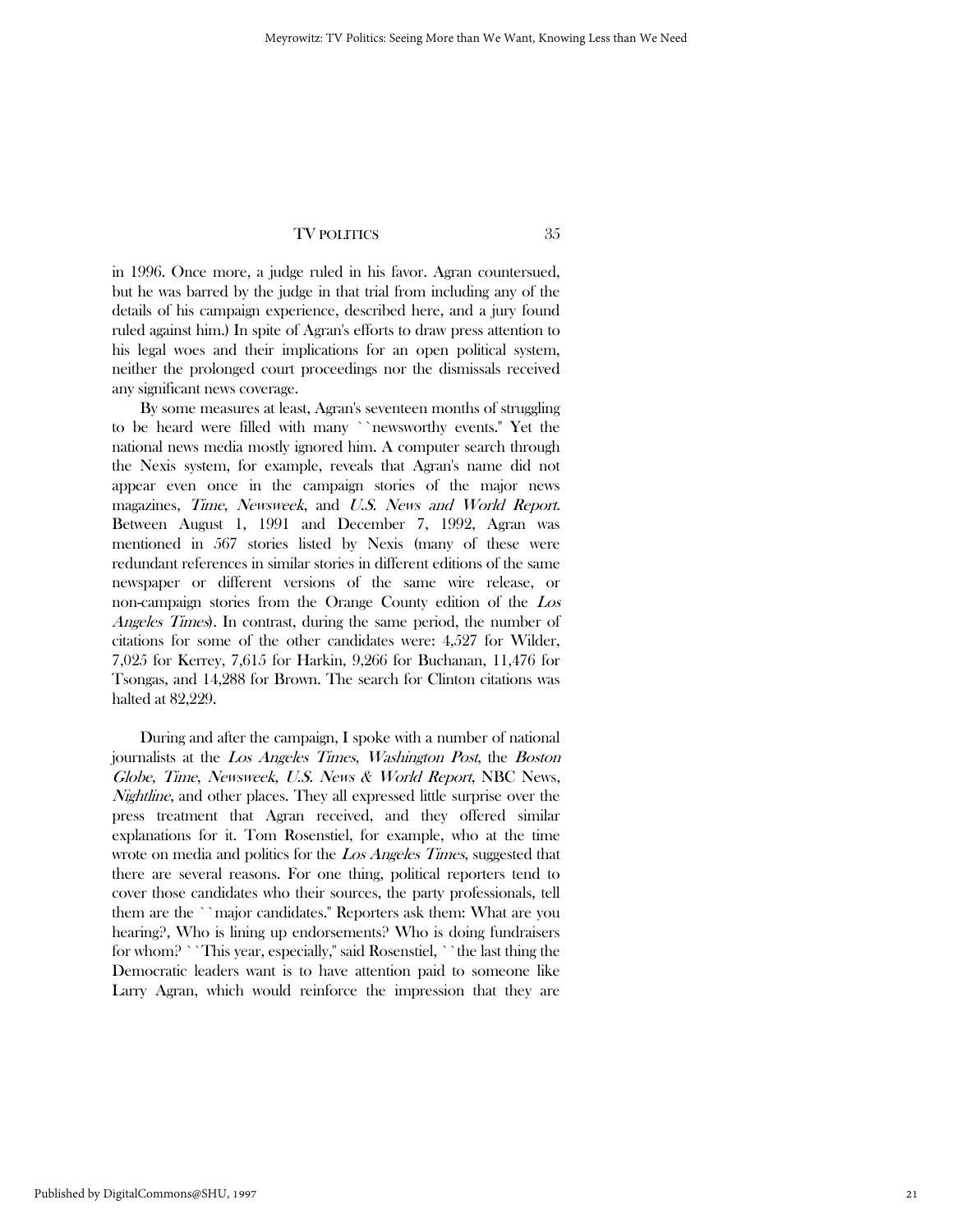putting forward a `field of unknowns.' ''

 Secondly, said Rosenstiel, it is difficult and expensive and confusing for the media to have to contend with a lot of candidates. ``Journalists don't sit around in newsrooms asking `Whom else should we cover?' The big question is `Whom can we *stop* covering?' ' An election, said Rosenstiel, ``is not a matter of who is the smartest, the most articulate, or who has the best ideas. . . . What it really comes down to is who can win the most votes.'' Ultimately, Rosenstiel noted, ``if we think someone is not likely to win, then we don't think of them as someone to devote much time to.''

 Journalists also look to each other to see who is being taken as a ``serious'' candidate. Bill Wheatley of NBC News, which excluded Agran from its televised debate, told me that press coverage was ``certainly one of the factors.'' He continued: ``A number of independent news organizations had made that judgment to exclude Agran. It's not a conspiracy. One needs to pay attention to one's colleagues' decisions.'' Yet while Wheatley saw press decisions as ``independent,'' he admitted that ``journalistic consensus in part reflects consensus of party professionals who have some experience knowing who is electable.''

Similarly, Alvin Sanoff, Senior Editor at U.S. News and World Report, told me: ``Journalists all talk to the same people, the same readers of tea leaves. We have similar kinds of input from similar sources. It takes a leap of faith to say, `we're missing the story.' . . . We all read and talk to each other. We speak to similar experts and gurus and poll takers. We're influenced by the same influences.''

New York Times reporter Betsy Kolbert told me that reporters there felt queasy about what she referred to as ``the Agran call,'' that is, the implicit, collective decision not to cover his campaign. This news judgment, however, had nothing to do with what the reporters thought the *public's* reaction to Agran would be. ``The public would have loved him,'' Kolbert told me, ``he was so different.'' But once Agran was excluded from ``the consensus,'' there was little he could do to register with the national media.

#### The Origins of National Journalistic Logic

Without national coverage, of course, a presidential campaign is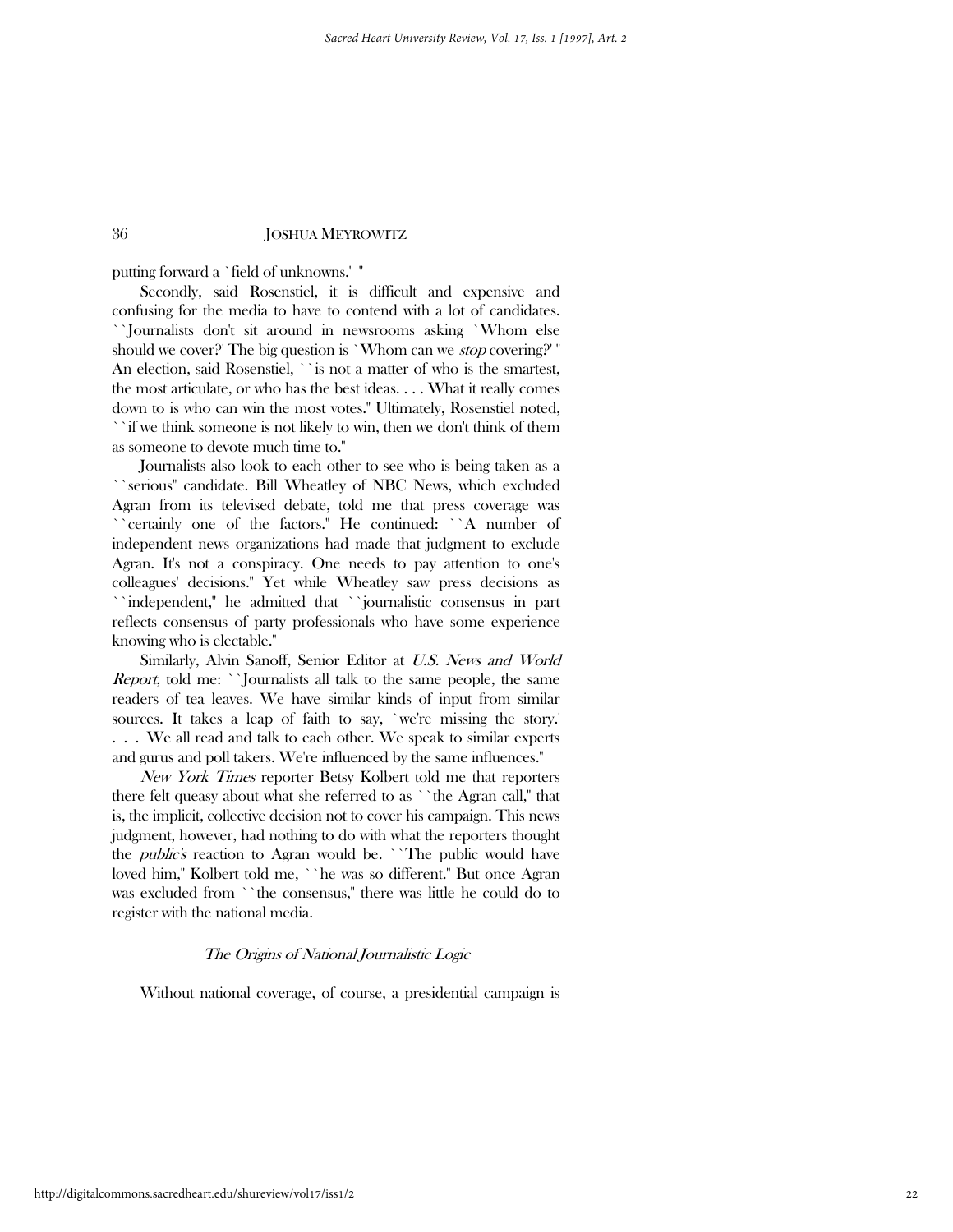doomed, regardless of local coverage and local public reaction. I have no space here to analyze all the factors that I believe contributed to the national journalistic consensus to exclude Agran (contrasted with the relatively respectful local press coverage that he received). But I will briefly list ten of them.

 1. Limited resources for gathering news within each organization (made worse in 1992 by a bad economy) and limited news space/time (made worse during this campaign by the decline in ad revenues) led to a logical attempt to narrow the field of candidates.

2. National journalists' reliance on *``official sources*" for definitions of what and who are ``news,'' for a general ``informed perspective,'' for ``objective reporting,'' and for feedback on their reporting, led the national media to define ``major'' candidates in relation to what party officials believed  $-$  and wanted the press to report ─ rather than in relation to the potential response to candidates on the part of the public.

 3. The significant influence of centralized news organizations allowed a relatively small number of decision-makers to shape the general patterns of coverage for over 200 million citizens. Decisions made at the New York Times and the Washington Post affected the reporting of every other national news organization. Similarly, network TV decisions affected local TV coverage, and the national Associated Press, for example, guided the local AP coverage.

4. National journalists' *herd instincts* ("pack journalism") led journalists to move into even greater synchrony with each other in terms of who was and was not covered, as well as the general style of coverage. Since this synchrony was not the result of an explicit conspiracy, it was viewed as ``the one correct way to cover the campaign,'' as evidenced by the seemingly independent judgment of many different journalists.

5. Conventional definitions of ``objectivity'' restricted coverage to the ``major'' candidates. Since authoritative sources (and other news media) were not identifying Agran as a ``major'' candidate, for

Published by DigitalCommons@SHU, 1997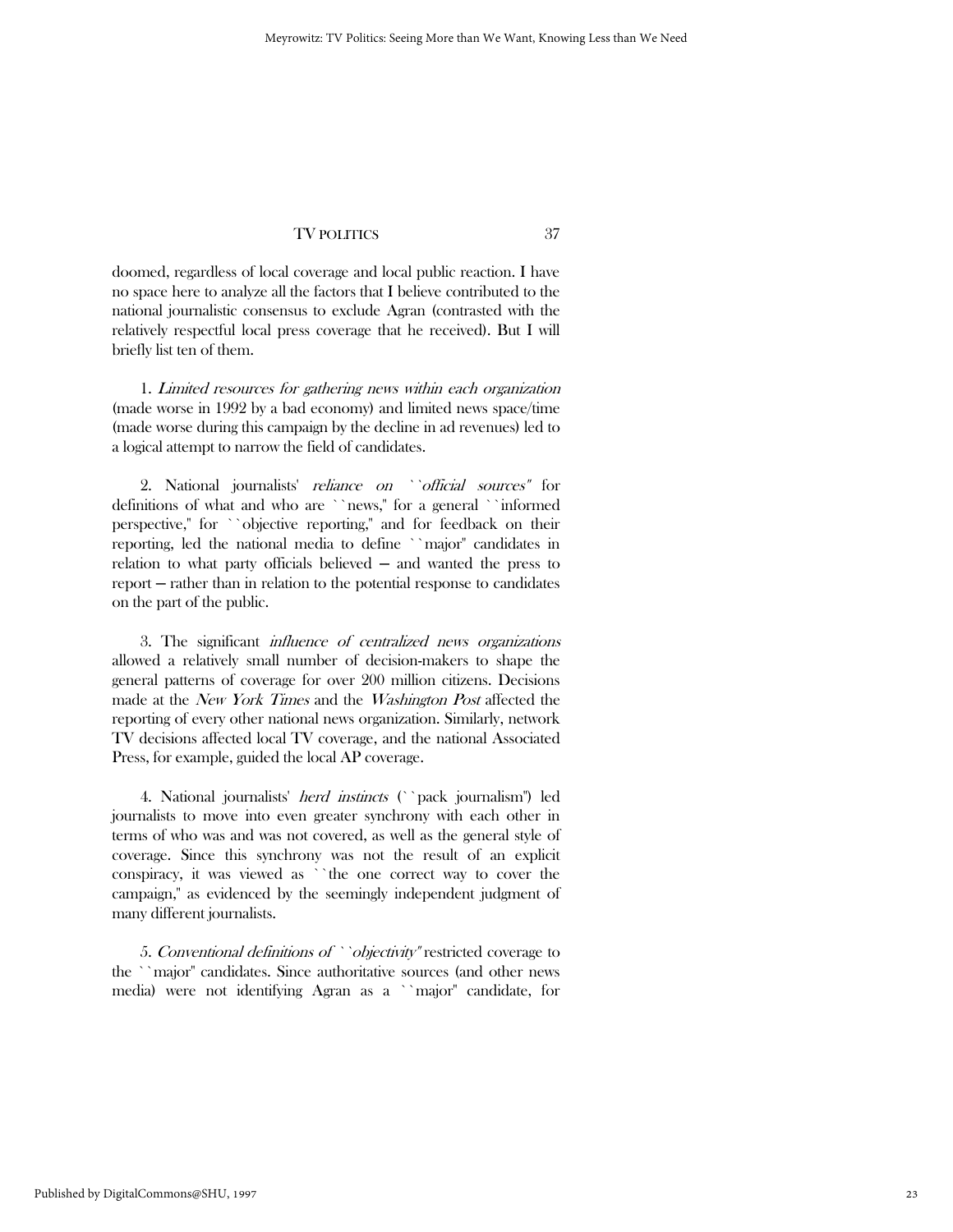example, journalists perceived the idea of giving his campaign significant coverage as a form of non-objective promotion of his candidacy.

 6. Journalists' desire to hide the arbitrariness of news judgments and the potential impact of such judgments on the outcome of campaigns (``We don't make the news, we just report it'') led them to stick with their initial decisions not to give much coverage to Agran – regardless of what happened later. (To my mind, this also explains why journalists felt they had to cover no-party candidate Ross Perot as soon as he hinted that he might enter the race. Since billionaire Perot had the money to buy direct access to the public through the media, not covering him would make the public aware of the media as ``censors.'' In contrast, true third-party candidates, such as Lenora Fulani of the New Alliance Party and Libertarian Andre Marrou, were virtually ignored by the news media and were excluded from the nationally-televised debates.) The journalists I interviewed were very hesitant to share with the public the reasoning they used in deciding how to cover candidates as well as which candidates *not* to cover.

7. Journalists' *desire for ``prestige assignments*" led them to focus on ``the stars.'' Covering the candidates most likely to reach the highest levels of power lays the groundwork for journalists to have good ``access to authoritative sources,'' a wise career strategy. (From the very beginning, the Clinton campaign was seen as the premiere assignment, which led to both more positive and more negative coverage of Clinton as the campaign proceeded.)

 8. The primacy of television in the campaign lent weight to criteria that made sense to commercial TV network executives, such as keeping the debates short (so as not to lose too much commercial time), and limiting the debates to celebrity candidates being interviewed by celebrity journalists (in order to enhance network prestige and maximize ratings and viewer flow-through to subsequent commercial programs).

 9. Journalists' patronizing attitudes about the public's intelligence and attention span made them concerned about keeping the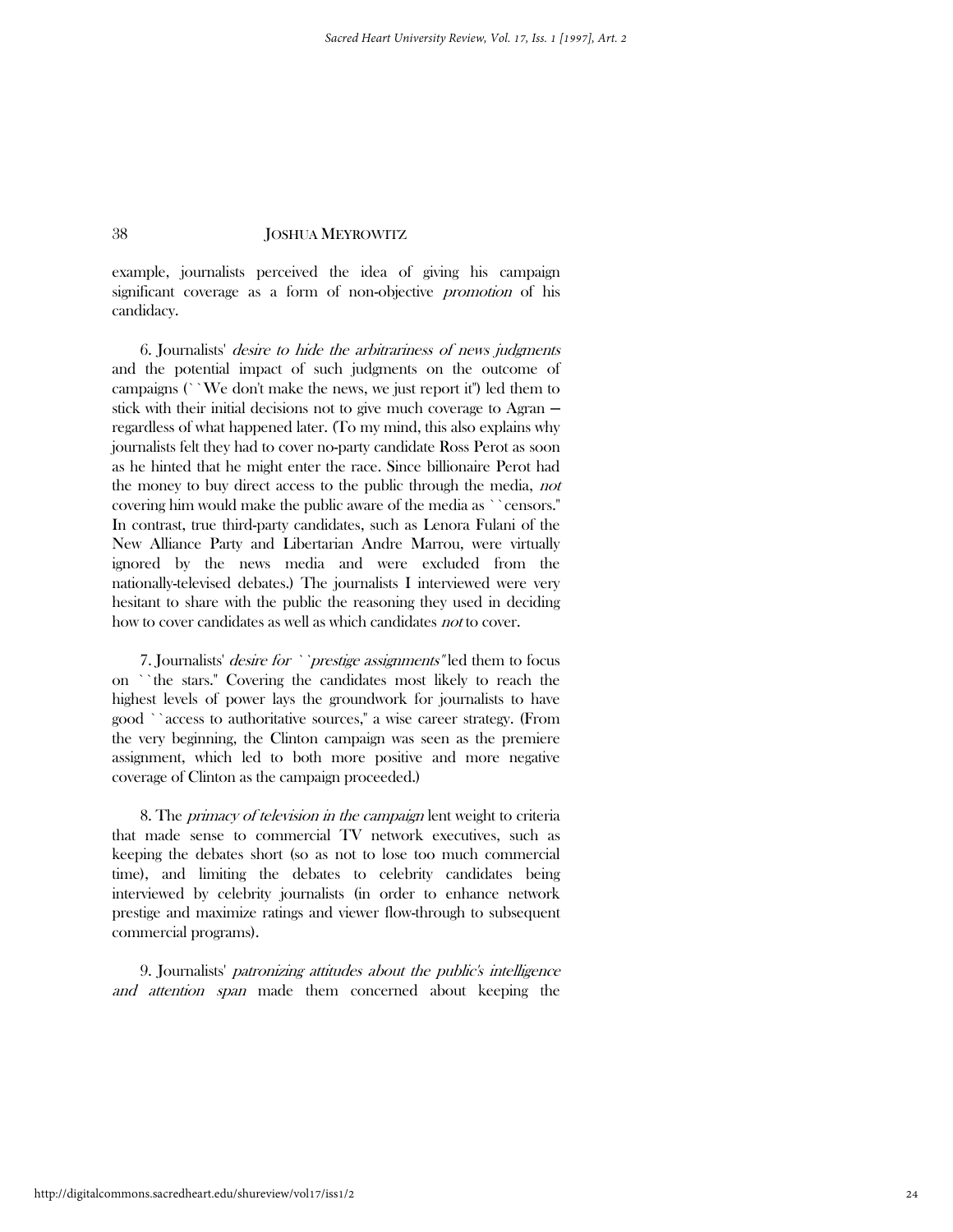``campaign story'' and possible outcomes as simple as possible.

 10. Non-campaign season news conventions limit the range of voices that are viewed as legitimate during campaigns. (The highly selective range of typical news narratives fosters the perception that only candidates who discuss domestic and foreign policy within those narrative frames are ``reasonable" and ``serious" and ``moderate" enough to be elected. One typical narrative within the U.S. press with regard to foreign aid, for example, involves the debate over ``how much the U.S. should spend to promote democracy in other countries.'' There is little questioning of whether that is indeed what the money is intended to do. Thus, Agran's plan to end all foreign *military* aid because it has typically gone to support dictators, and his suggestion to offer foreign *`` people* aid" instead, did not fit easily into a familiar mainstream press narrative and made him seem radical, non-serious, and fringy.'')

 All these factors conspired to keep Agran in the shadows of national coverage. (Most of these factors are linked to issues of power in Washington and New York, and they therefore had less influence on the reporting of the local press. So while we often think of the local press as inferior to the national media, one could make the opposite case according to these criteria.)

 In short, these influences and others shape a national journalistic logic that fosters a relatively closed frame for campaign reporting that is only slightly sensitive to high degrees of public dissatisfaction with the ``system'' and with ``major'' candidates.

#### Conclusion

 Television exposure certainly demystifies those politicians we see frequently. But the sense that we see so much — even too much — is deceptive. The exposure of visible politicians distracts us from realizing how little we really know about crucial social issues and other potential leaders.

 The 1992 U.S. presidential election stood out for the unprecedented level of voter dissatisfaction with politics as usual. Polls showed disenchantment with both parties and with all the so-called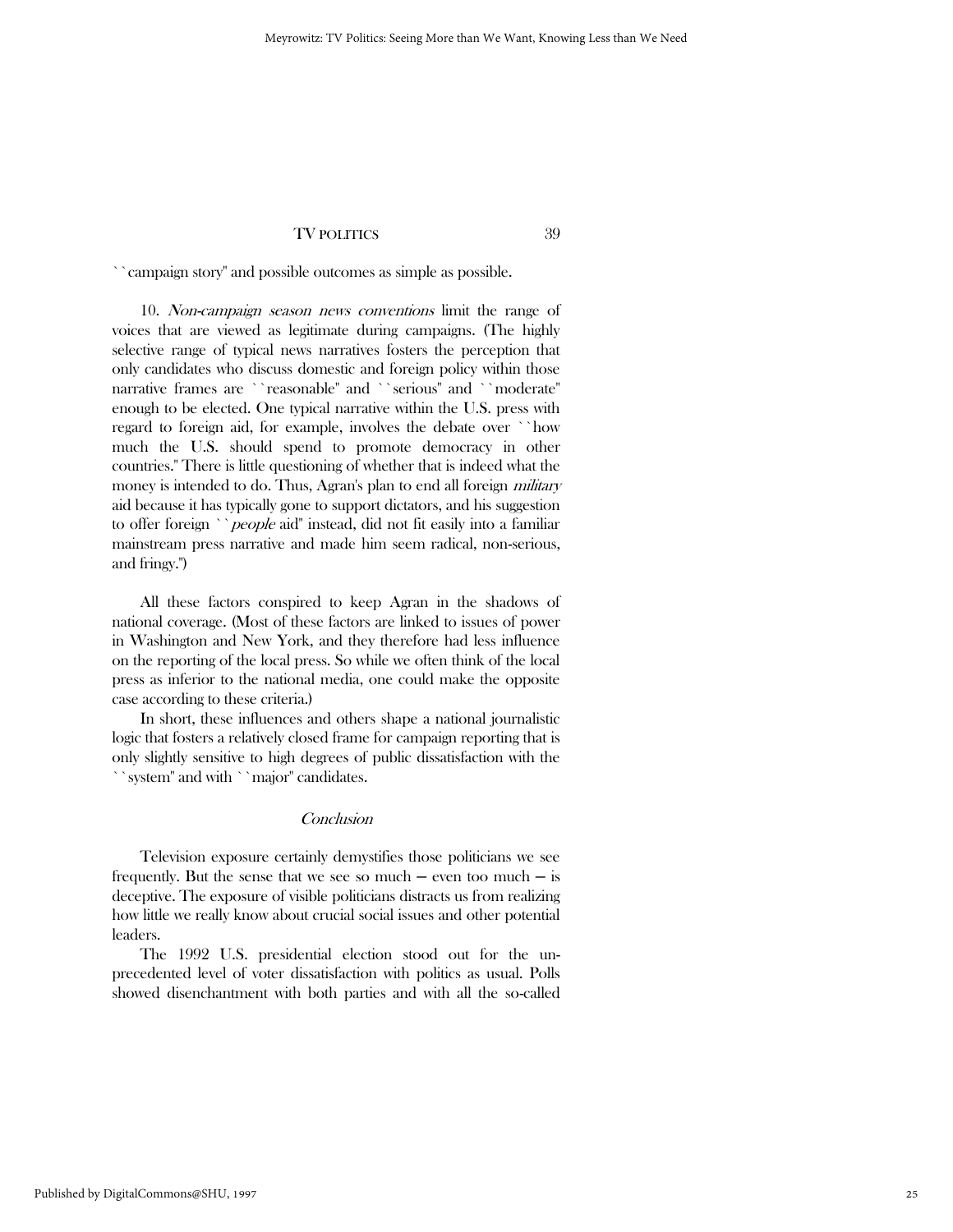``major'' candidates. Voters expressed the wish that other candidates had entered the race. The press dutifully reported on these polls (and on some of the lies and the shortcomings of each of the major candidates.) But a truly responsive democratic press would go further. It would widen the spotlight beyond the centerstage that is the subject of public discontent. The 1992 election was also the first to follow the revolutions in Eastern Europe that swept traditional leadership aside and brought to power those who had once inhabited the political margins, even jail cells. The U.S. press generally applauded these changes and saw them as movements toward ``our way of life.'' Yet there is little indication that the U.S. press is willing to expand U.S. democracy by widening its coverage.

 My approach here is distinct from that of James Fallows, who has argued that a cynical press is ruining public discourse. Although I think Fallows' bold and important work is correct in describing how the press typically reports on campaigns, I think he is off the mark on two issues. First, I see the press behavior as a reaction to the intimate, demystifying setting of TV, not creating this demystification. (Large segments of the public were disgusted with LBJ and Nixon, while the press was still very respectful to them.) Second, as the Agran case study suggests, the press, with all its *surface* cynicism, still remains too much in awe of the powerful to expand the spotlight of media politics to include a broader range of ideas and candidates. Even as the press is currently condemning politicians for engaging in questionable campaign fundraising practices, the press is failing to examine its own practice of largely ignoring candidates who do not have large campaign `war chests." Candidates who are not backed by the wealthy and the powerful are rarely evaluated by the major media on the basis of their stands on the issues. Instead they are viewed as ``spoilers'' of the aspirations of the so-called ``major'' candidates.

 NBC's Bill Wheatley is partly right. There is no conspiracy. No conspiracy is necessary to reach general consistency of thought and action if journalists come to the situation with similar training, follow similar routines, interact with the same sources and with each other, and monitor each other's judgments. Through typical national press routines, incestuous and intersubjective judgments among a cluster of elite decision-makers (party officials, news executives, and debate organizers) take on the aura of objective reality.